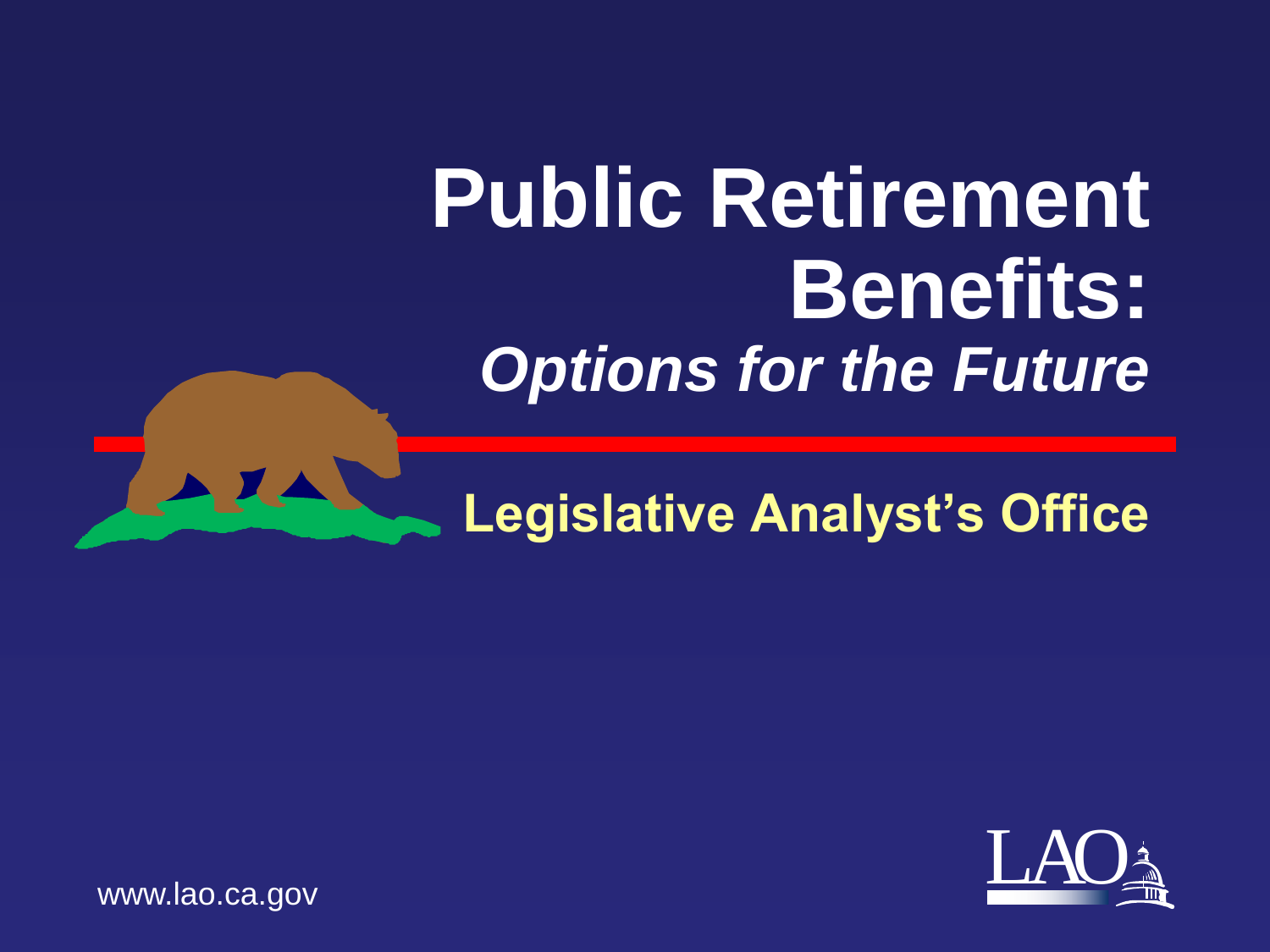### **Key Principles**

# *Retirement Benefits Are Just a Part of Overall Employee Compensation.*

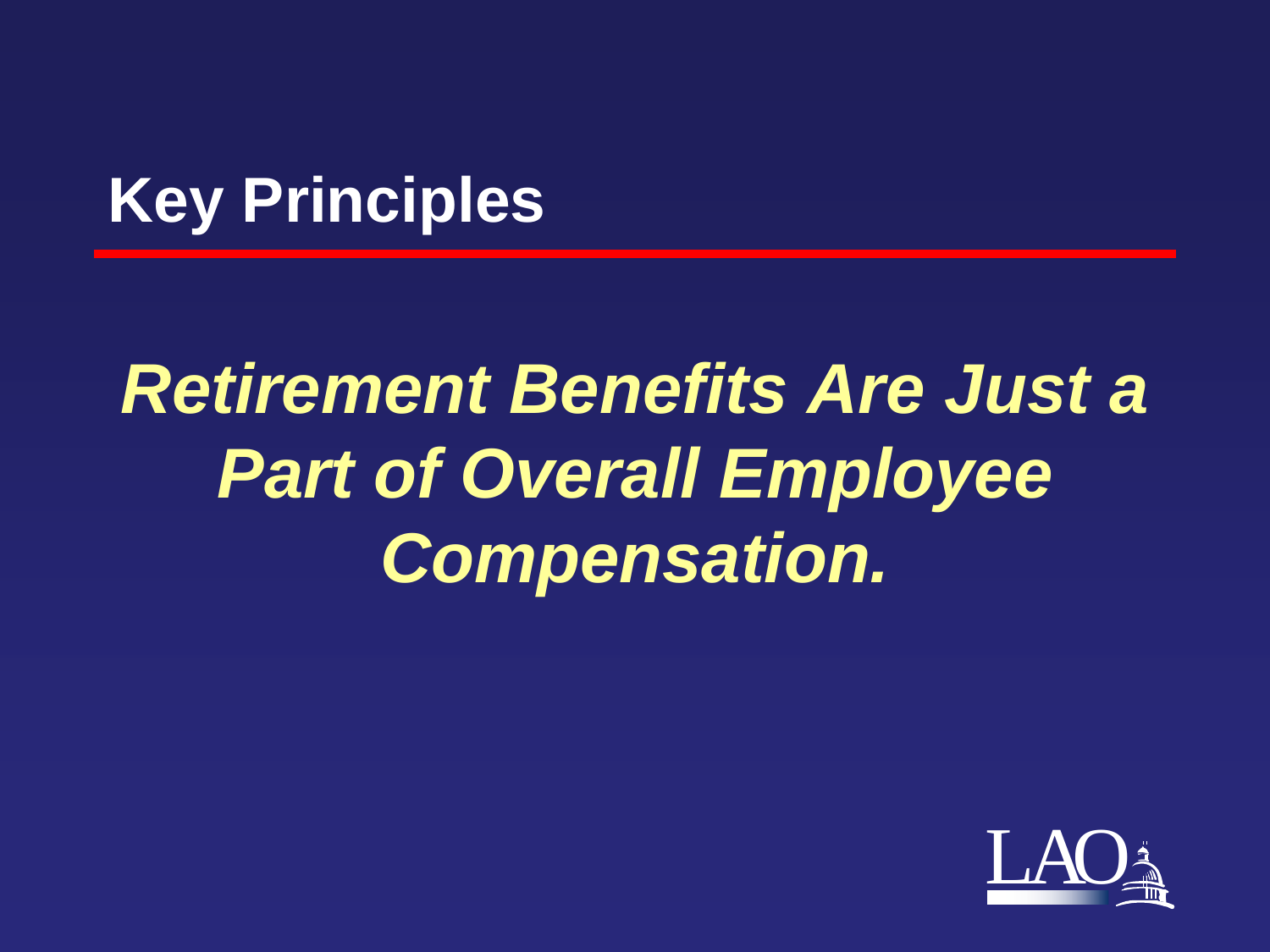### **Key Principles**

# *Encouraging Retirement Savings—Through Deferral of Some Compensation—Is Good Policy.*

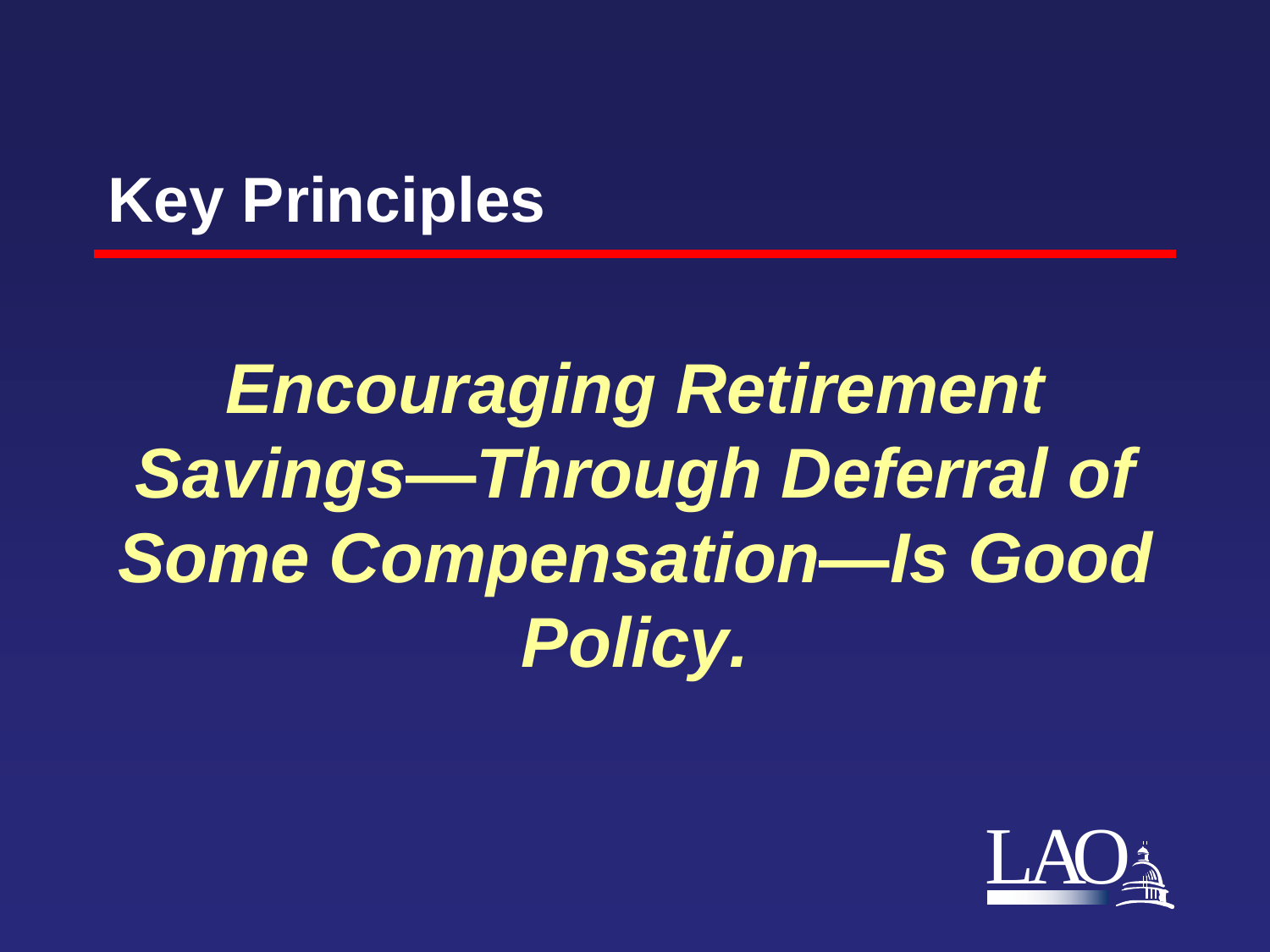### **Key Principles**

# *A Well-Managed and Properly Funded Retirement System, Therefore, Is a Good Thing.*

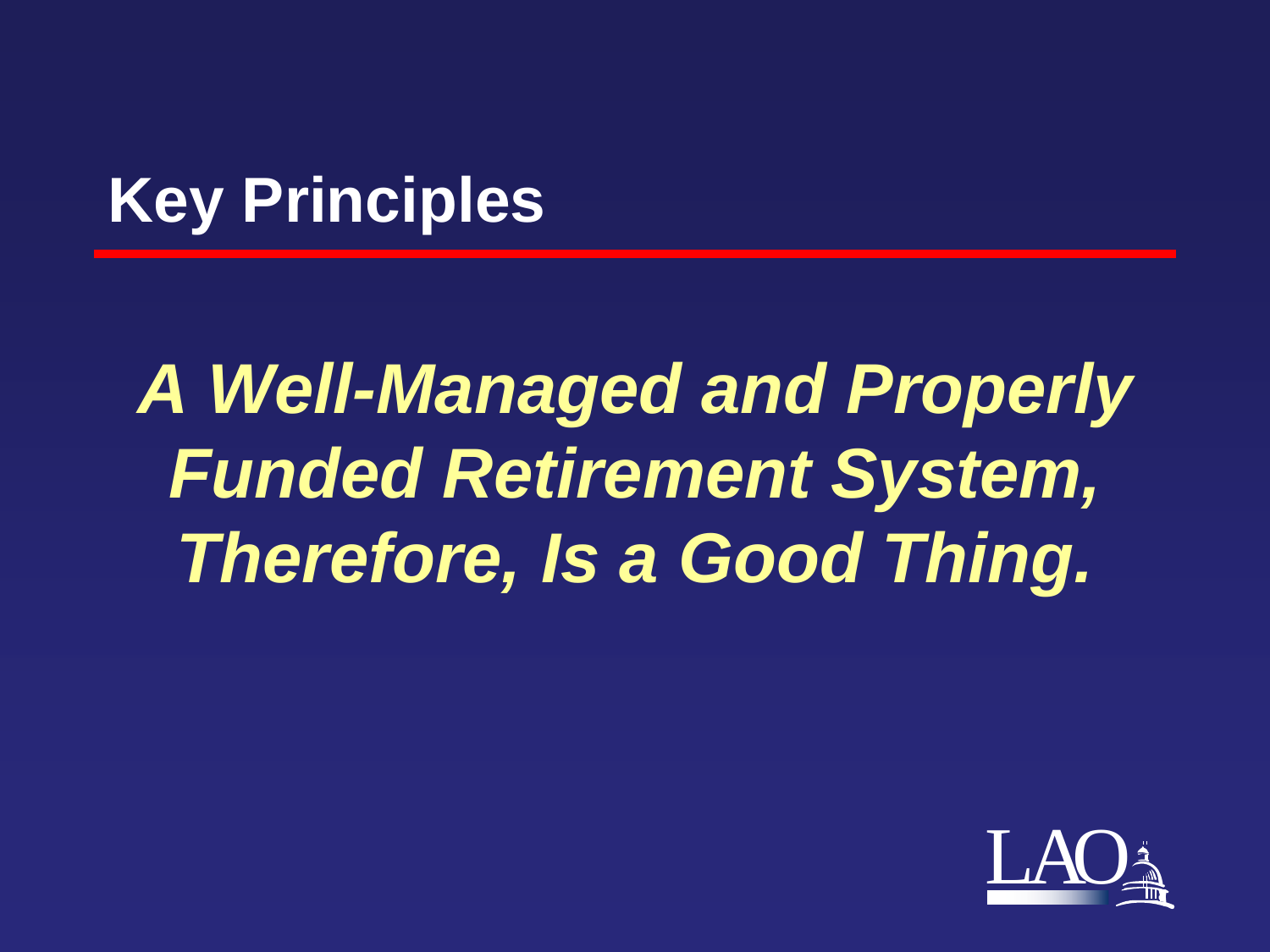#### **Overview**

- **Retirement Funding Basics**
- **Perspectives on State Retirement Costs**
- **Problems in the Current System**
- **Options to Address These Problems**
- **The Legislature's Role**

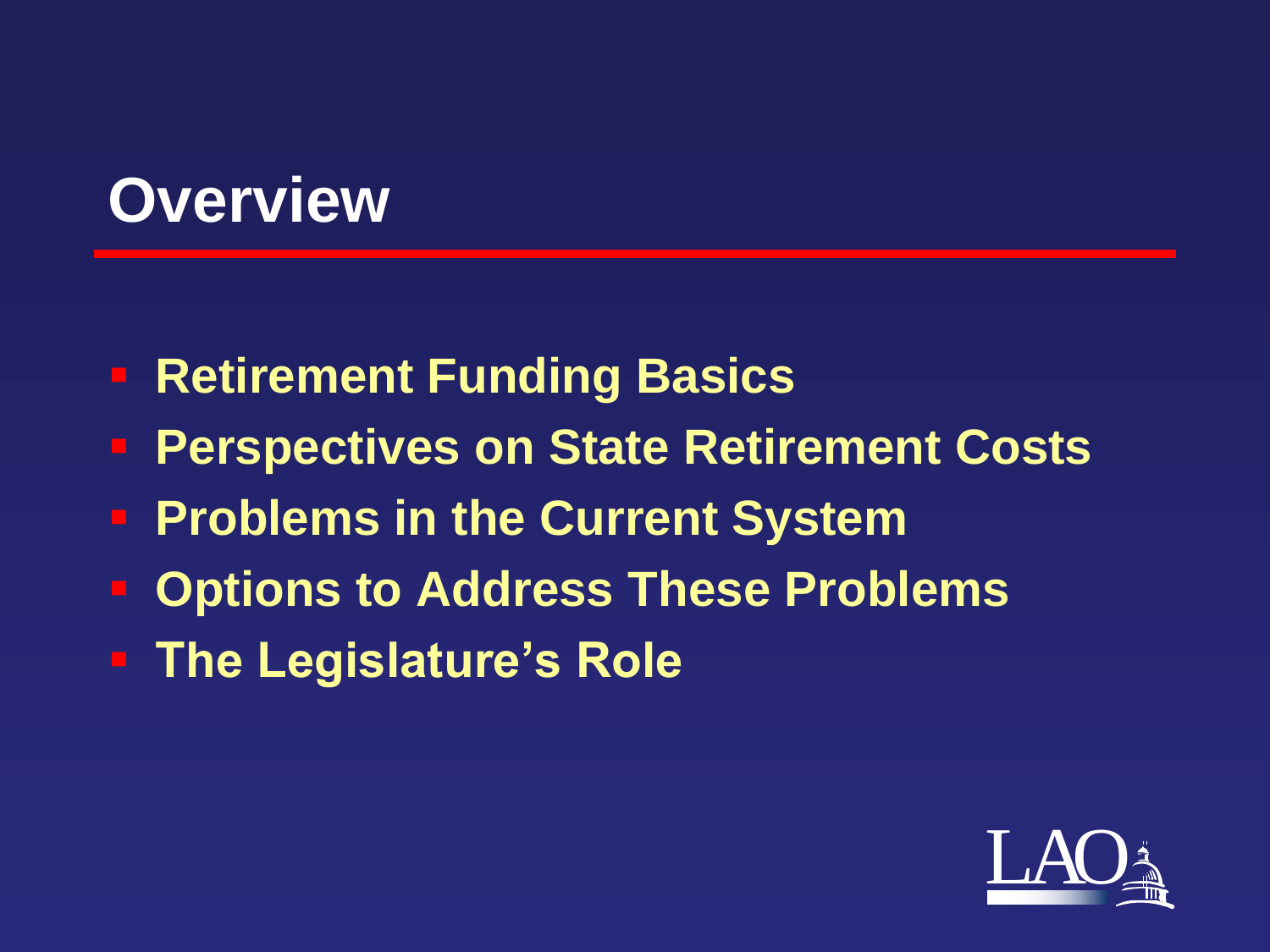- **California Governments and Public Employees Pay** *Pension* **"Normal Costs" Each Year.**
	- **Normal costs: funds that need to be set aside and invested now to cover all future costs of benefits that employees earn this year.**

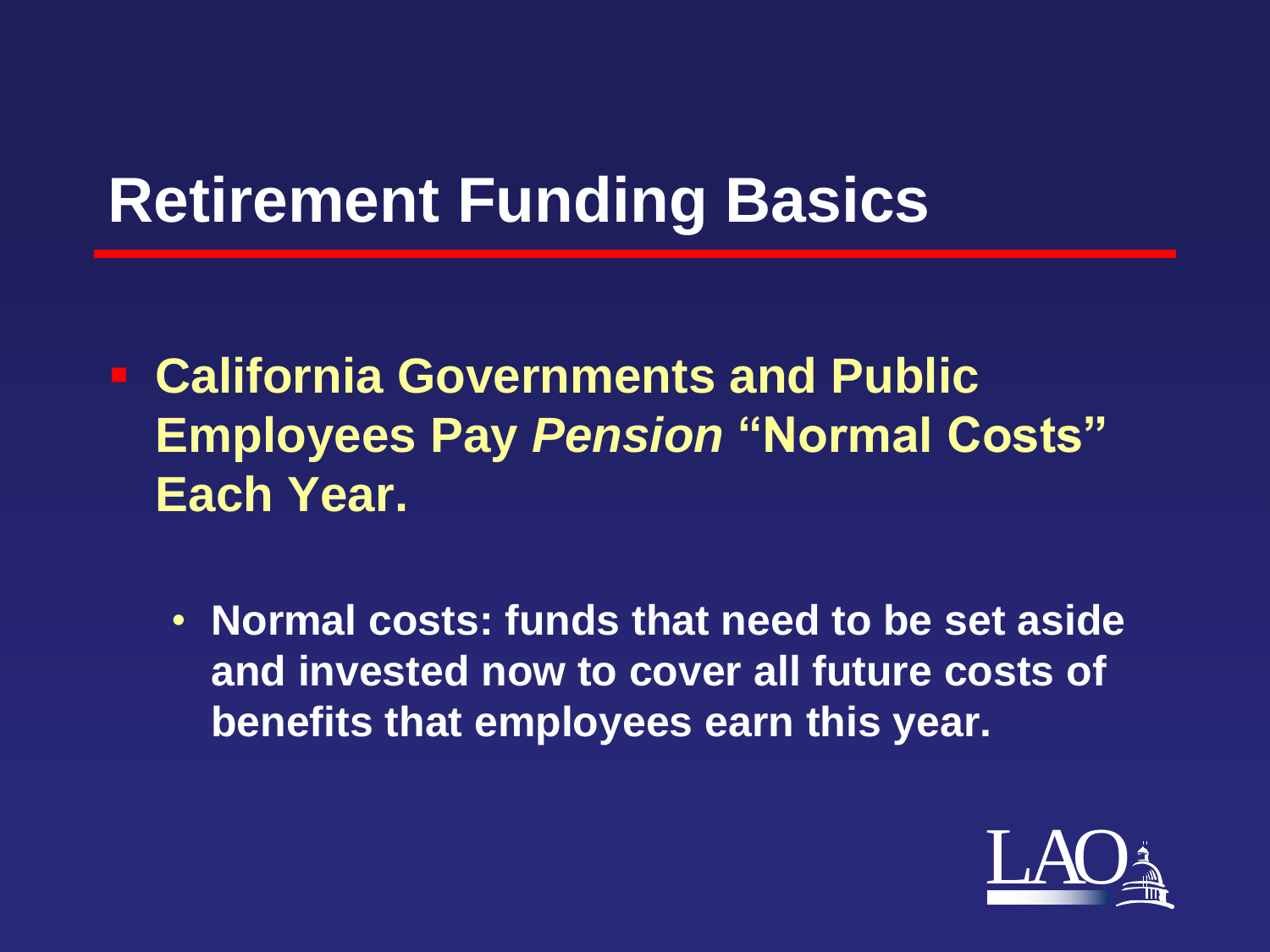**California Governments and Public Employees Generally Do** *Not* **Pay** *Retiree Health* **"Normal Costs" Each Year.**

• **Retiree health costs are paid on a pay-as-yougo basis. Generally, there are no investment returns to offset the employer and retiree shares of health costs.**

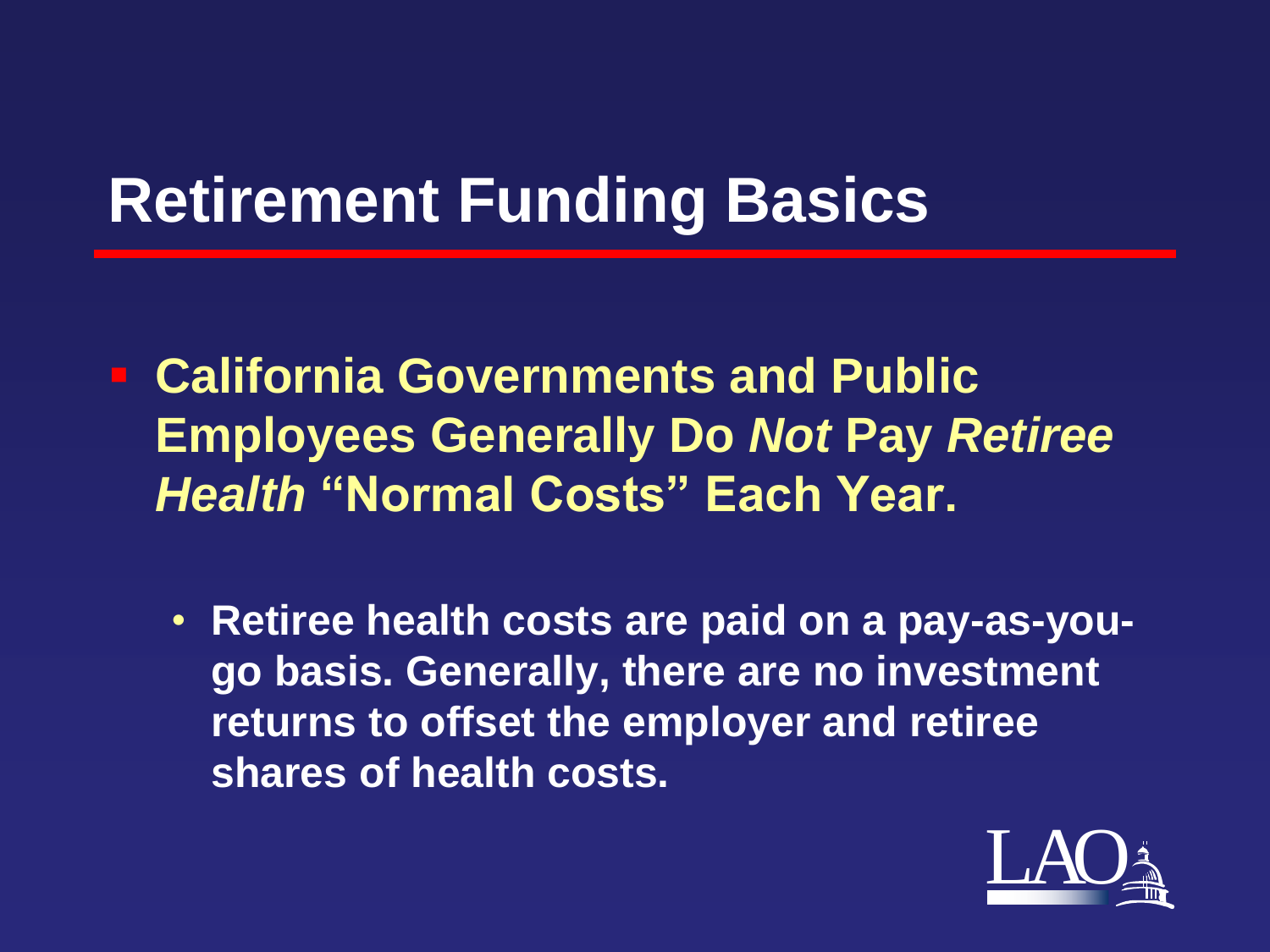#### **Unfunded Liabilities…**

• **…the additional amount that would need to be deposited today and invested over time in order to pay all future benefits earned** *to date*  **by retirement system members.**

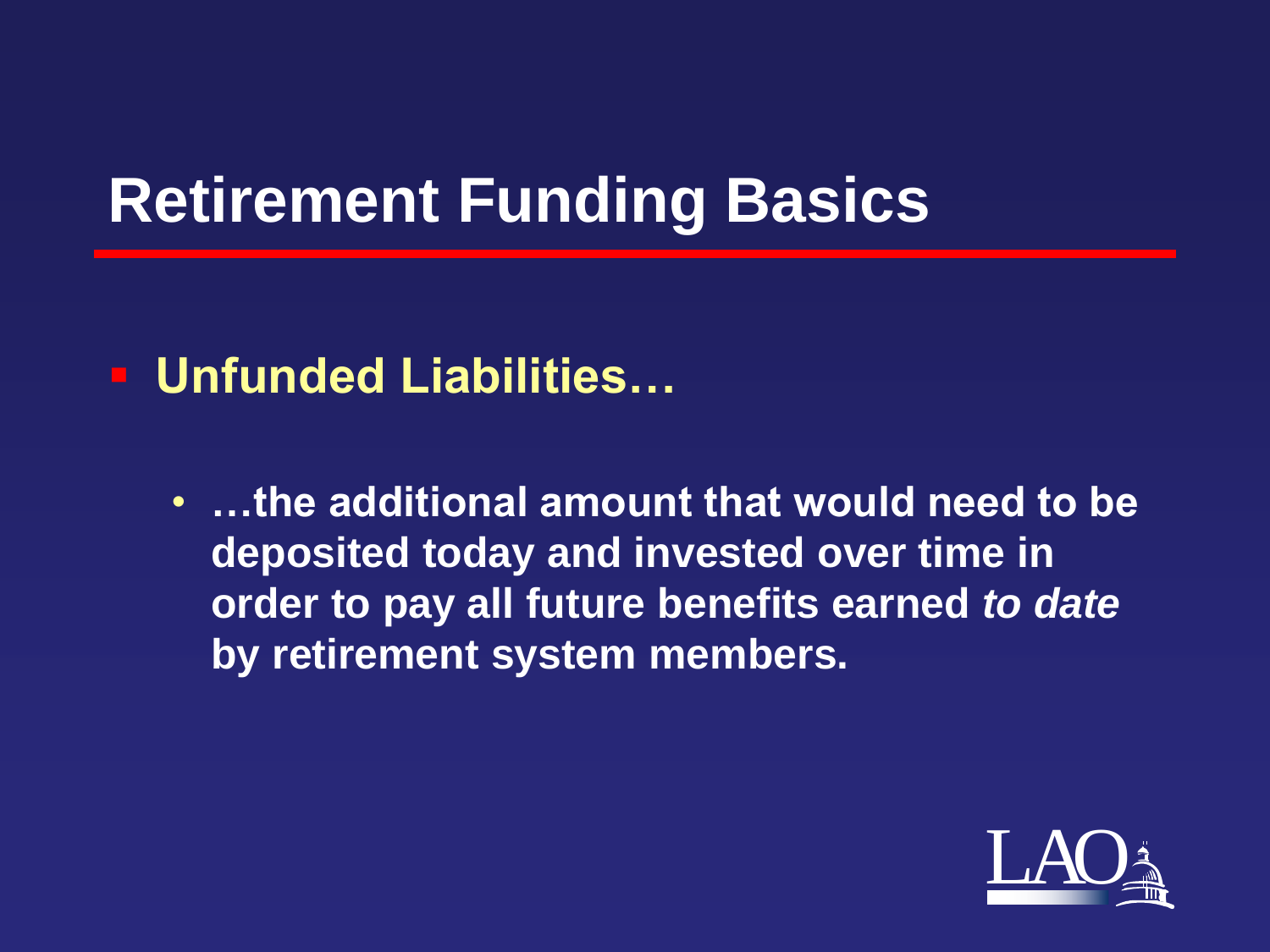**Unfunded Liabilities Emerge Even When Normal Costs Are Paid Each Year…**

- **…due to investment returns that fail to meet the pension system's annual target.**
- **…due to changing demographics.**
- **…due to increases in benefits applied to years already worked ("retroactive" increases).**

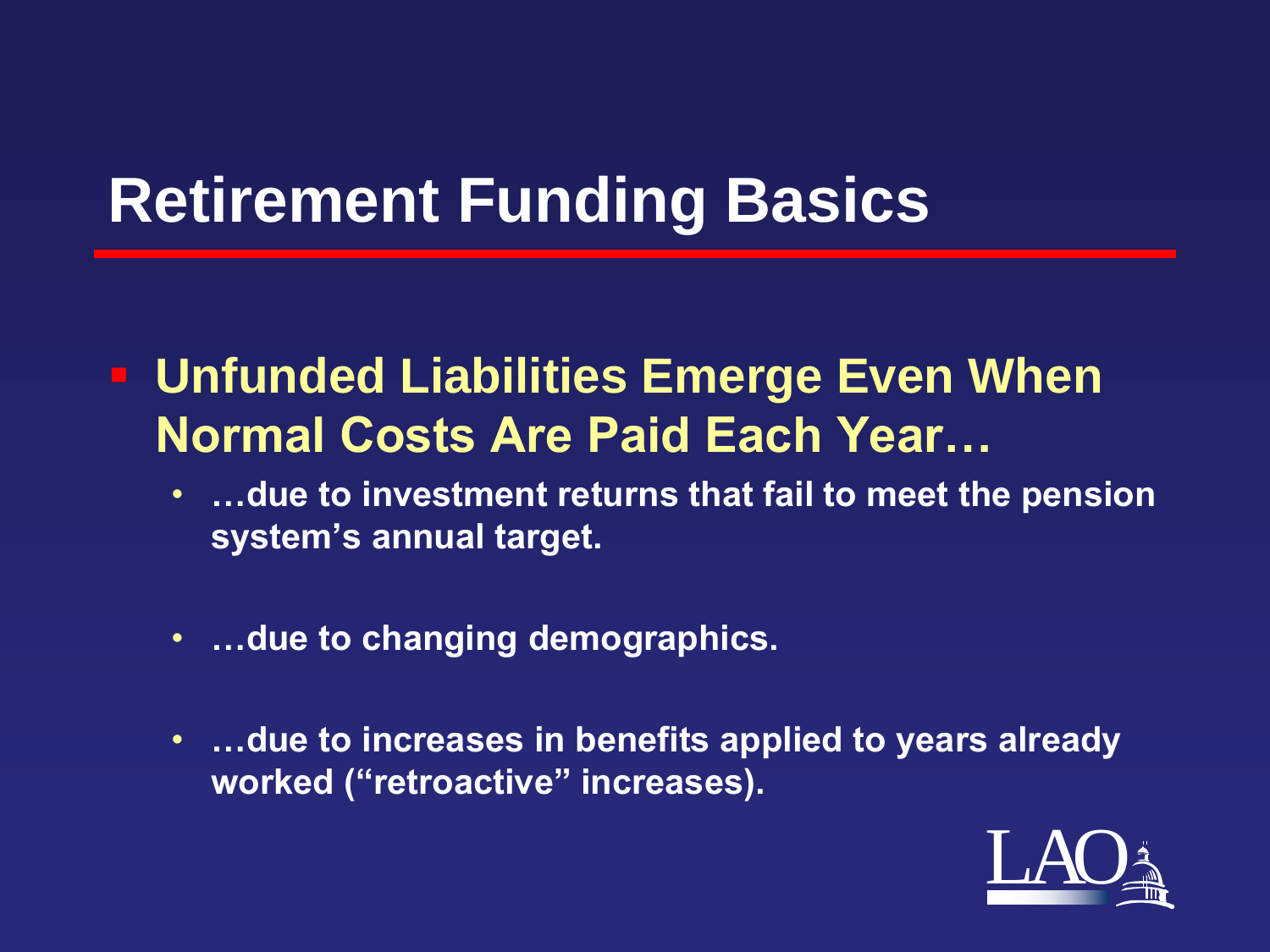- **Over the Long Term, CalPERS and Some Other Systems Have Generated Average Annual Returns of 7 Percent and More.** 
	- **Some assert that system valuations should assume 3 percent or 4 percent returns in the future.**
	- **These analyses probably overstate systems' funding problems substantially.**

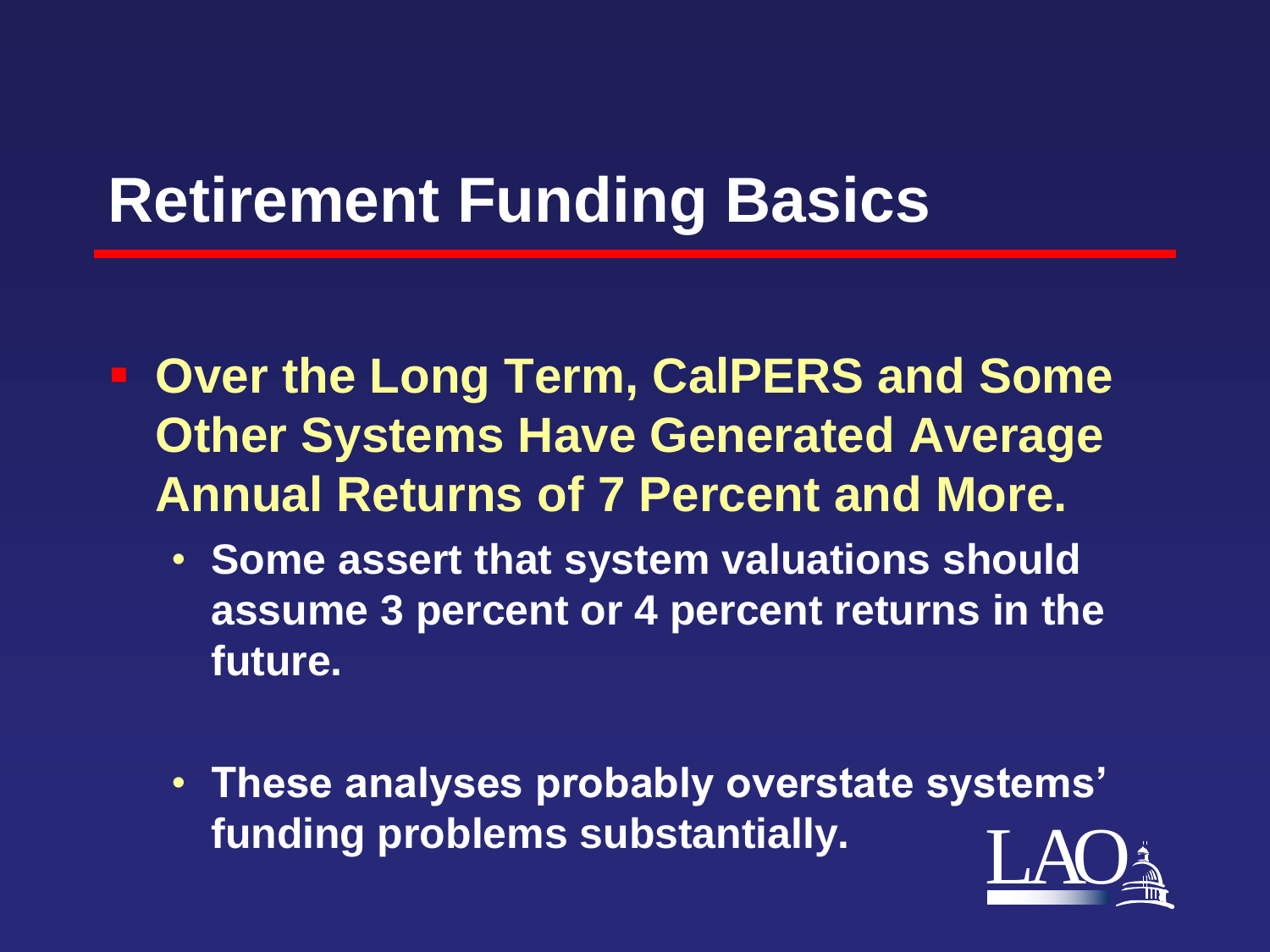#### **Facts About California Pension Systems' Unfunded Liabilities:**

- **They often are huge.**
- **They do** *not* **have to be paid off immediately, but instead over time—like a debt obligation.**
- **They are a major contributor to recent—and future pension contribution increases.**

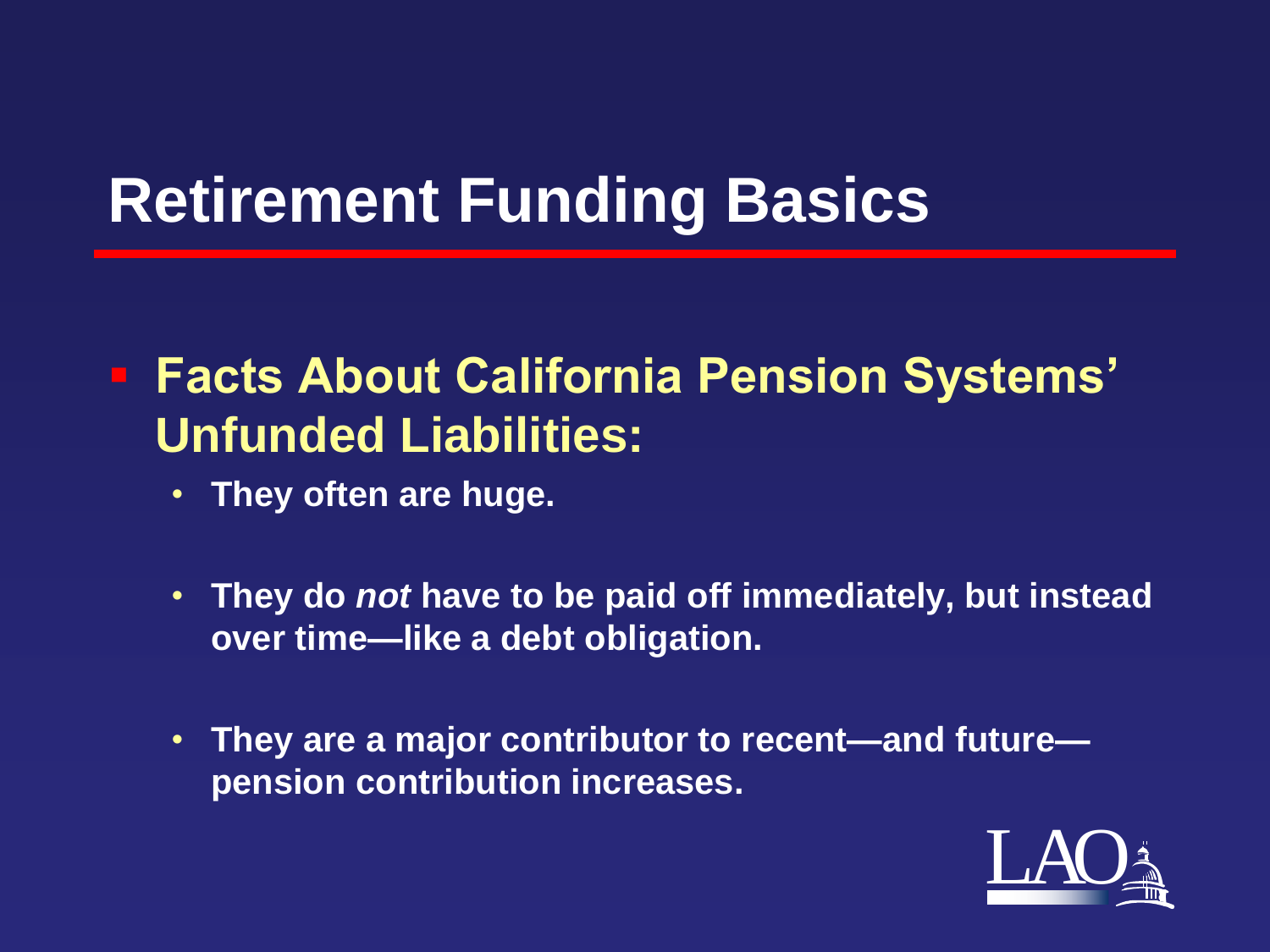#### **State Retirement Costs Have Been Growing**

#### Pension Contributions as Percent of Payroll



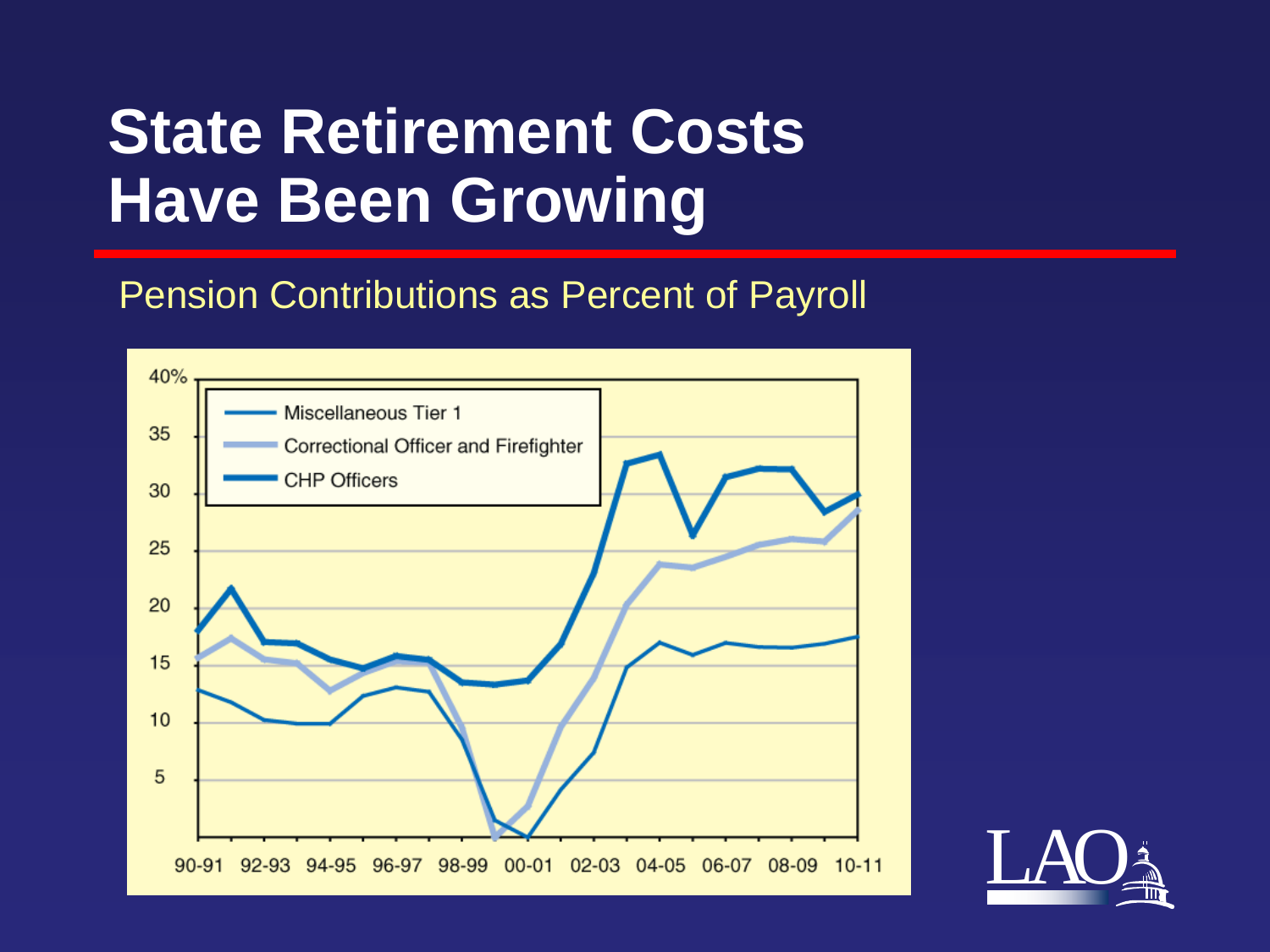#### **State Retirement Costs Have Been Growing**

#### General Fund (In Billions)



a Amount for 1997-98 includes an over \$1 billion state payment related to a major court case involving CalPERS. Prior years represent actual dollars expended according to data in subsequent Governor's budget documents, including estimates of the share of total payments made by the **General Fund.** 

b Includes the budget item for these costs and LAO estimate of the General Fund share of the implicit subsidy for annuitant benefits that is paid along with employees' health premiums.

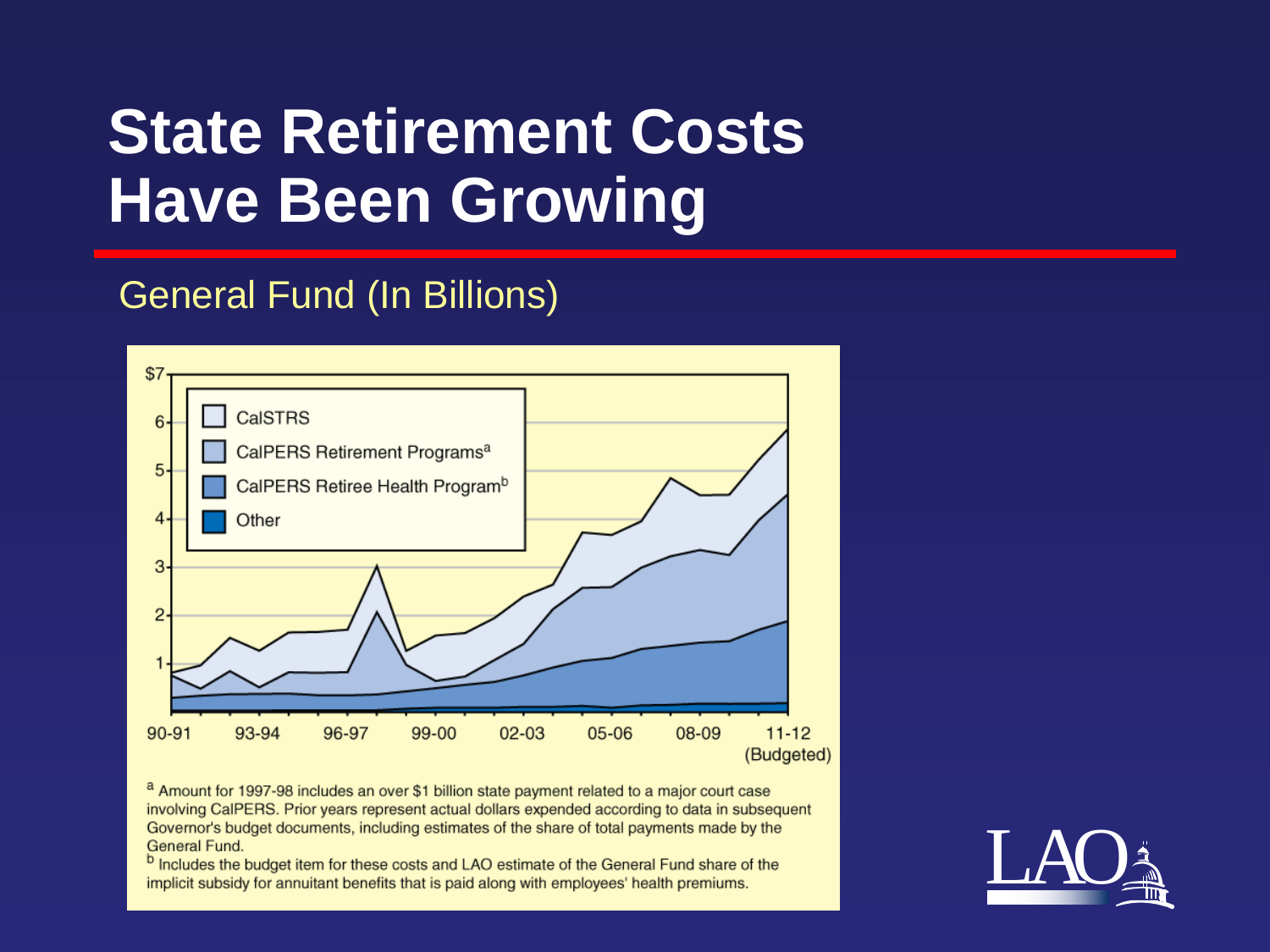#### **State Retirement Costs Have Been Growing**

#### Percent of General Fund Expenditures



a Amount for 1997-98 includes an over \$1 billion state payment related to a major court case involving CalPERS.

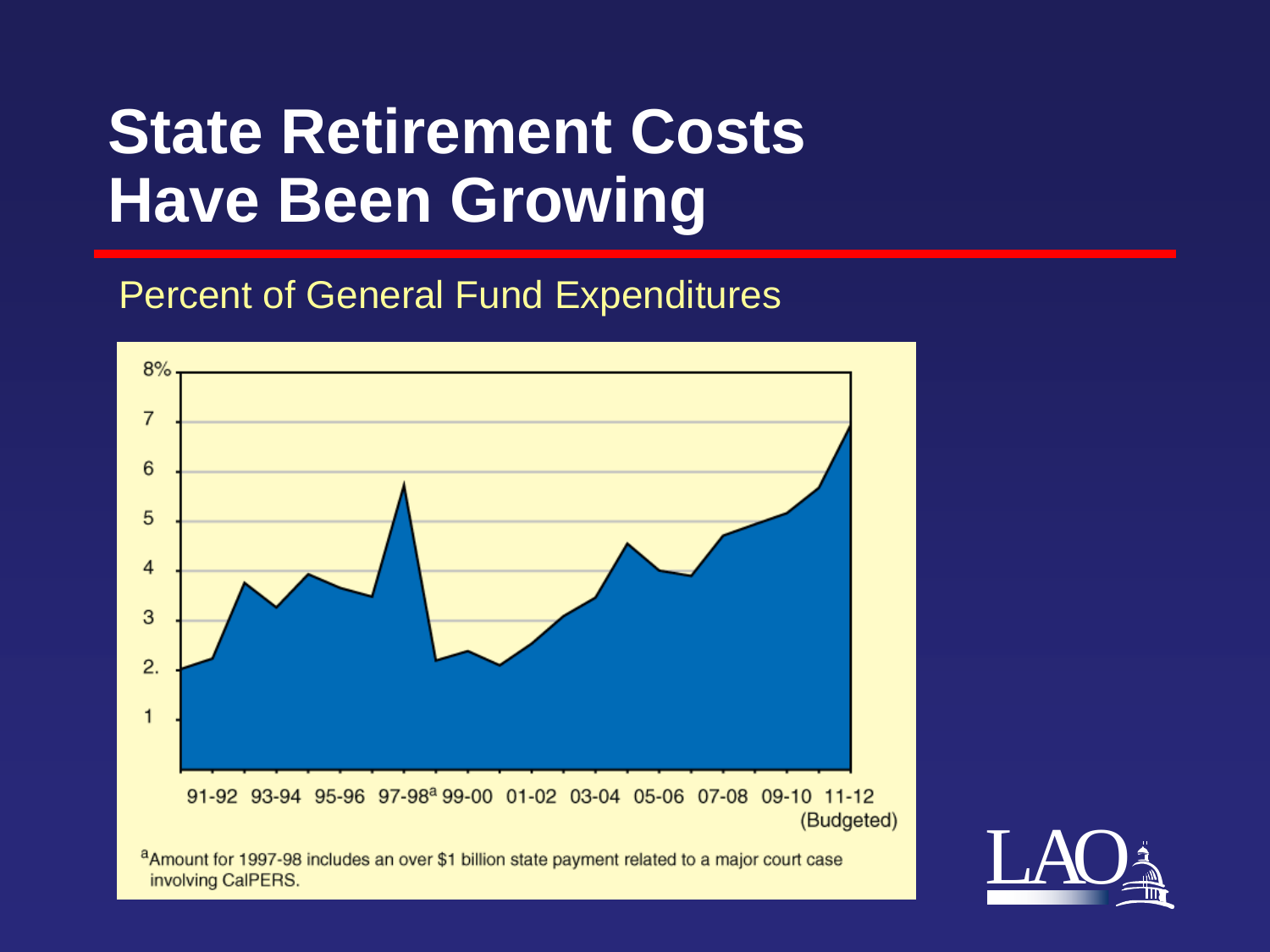- **Tendency Not to Fully Fund Costs as They Accrue…**
	- **Retiree health.**
	- **Retroactive benefit increases.**
	- **Excessive optimism about future investment returns.**

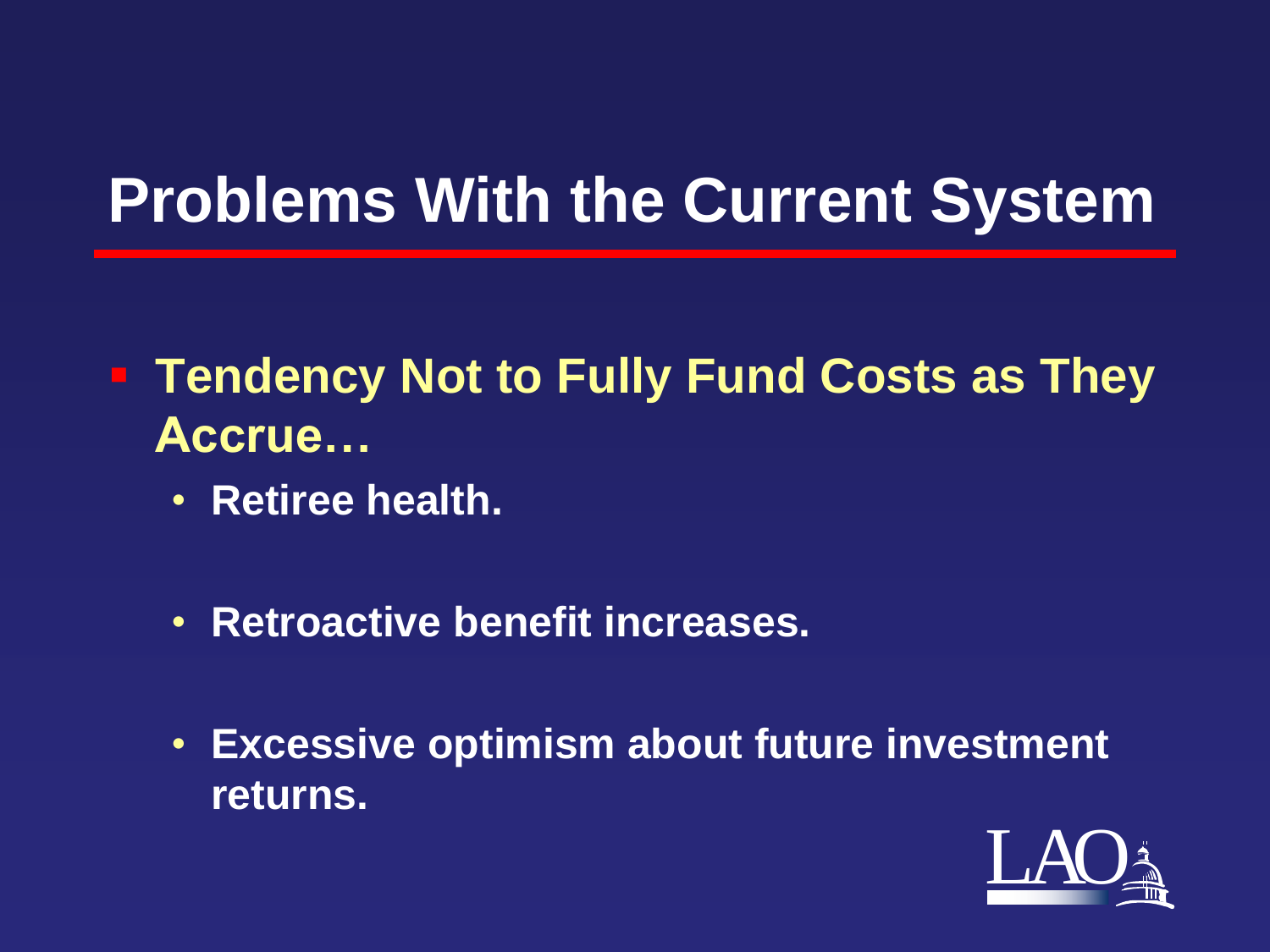#### **…Defers Costs to Future Generations.**

- **Through "rate stabilization," some pension systems have opted to defer cost increases to future years (future decades in some cases).**
- **Current system virtually guarantees rising cost trends for the foreseeable future.**

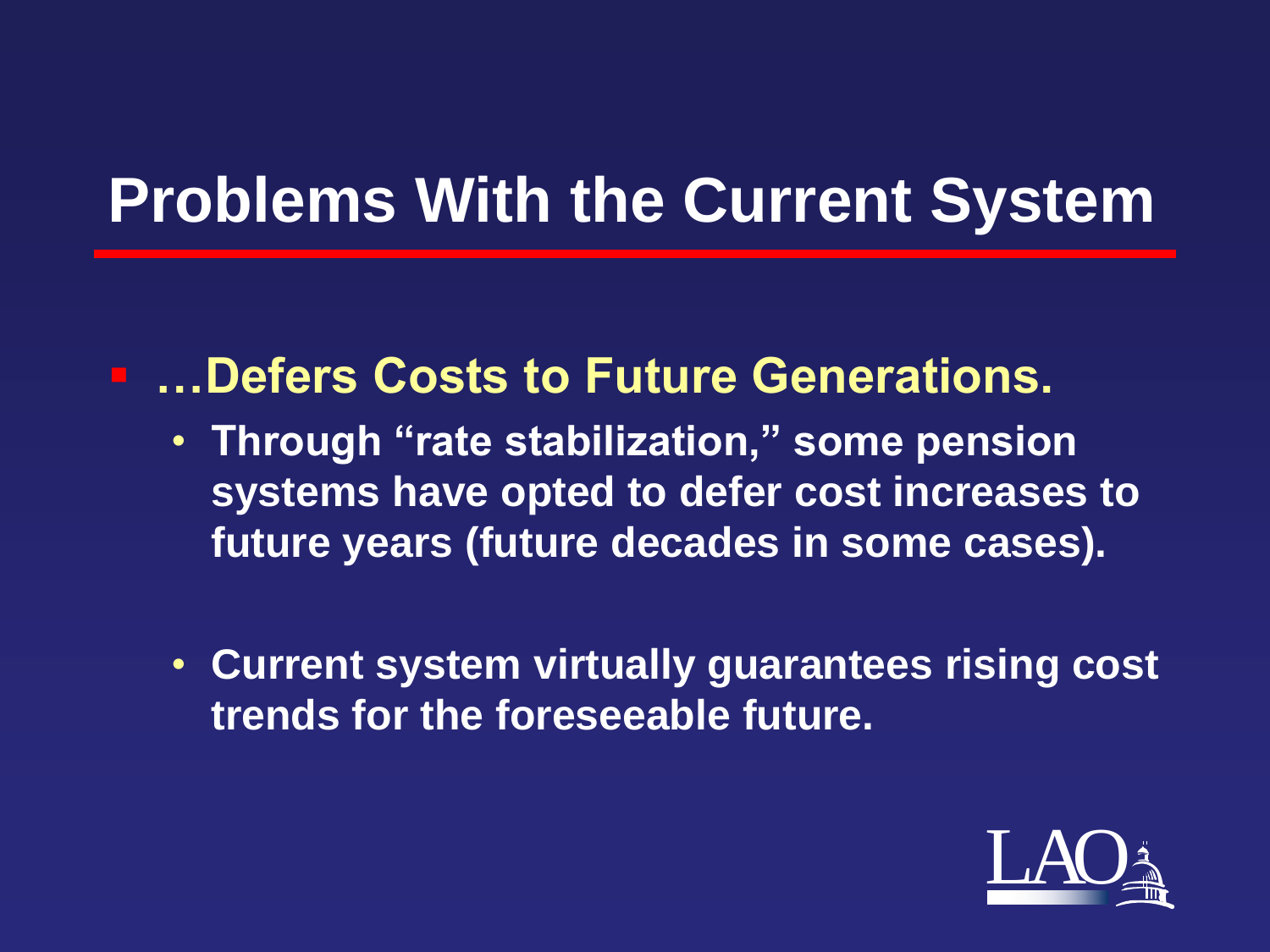- **Inflexible Benefits...Despite the Need for State and Local Fiscal Flexibility.**
	- **California case law very protective of benefits under the current structure.**
	- **Often unclear what, if any, aspects of the benefits that governments can modify.**

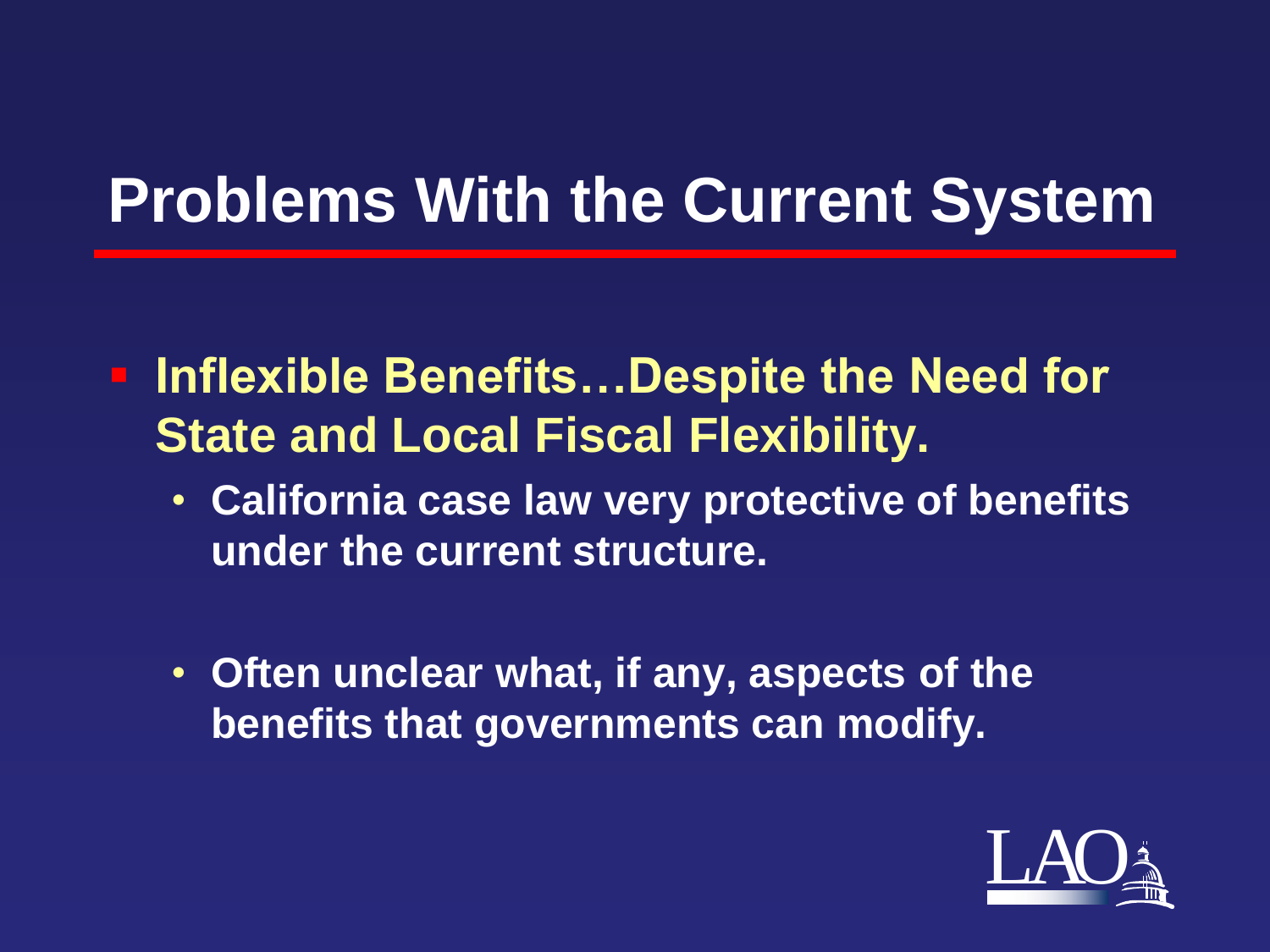**Employers—and Taxpayers—Bear Almost All of the Financial Risk.**

- **When unfunded liabilities emerge or normal costs rise, employee contributions generally remain fixed.**
- **Employer costs, however, rise.**

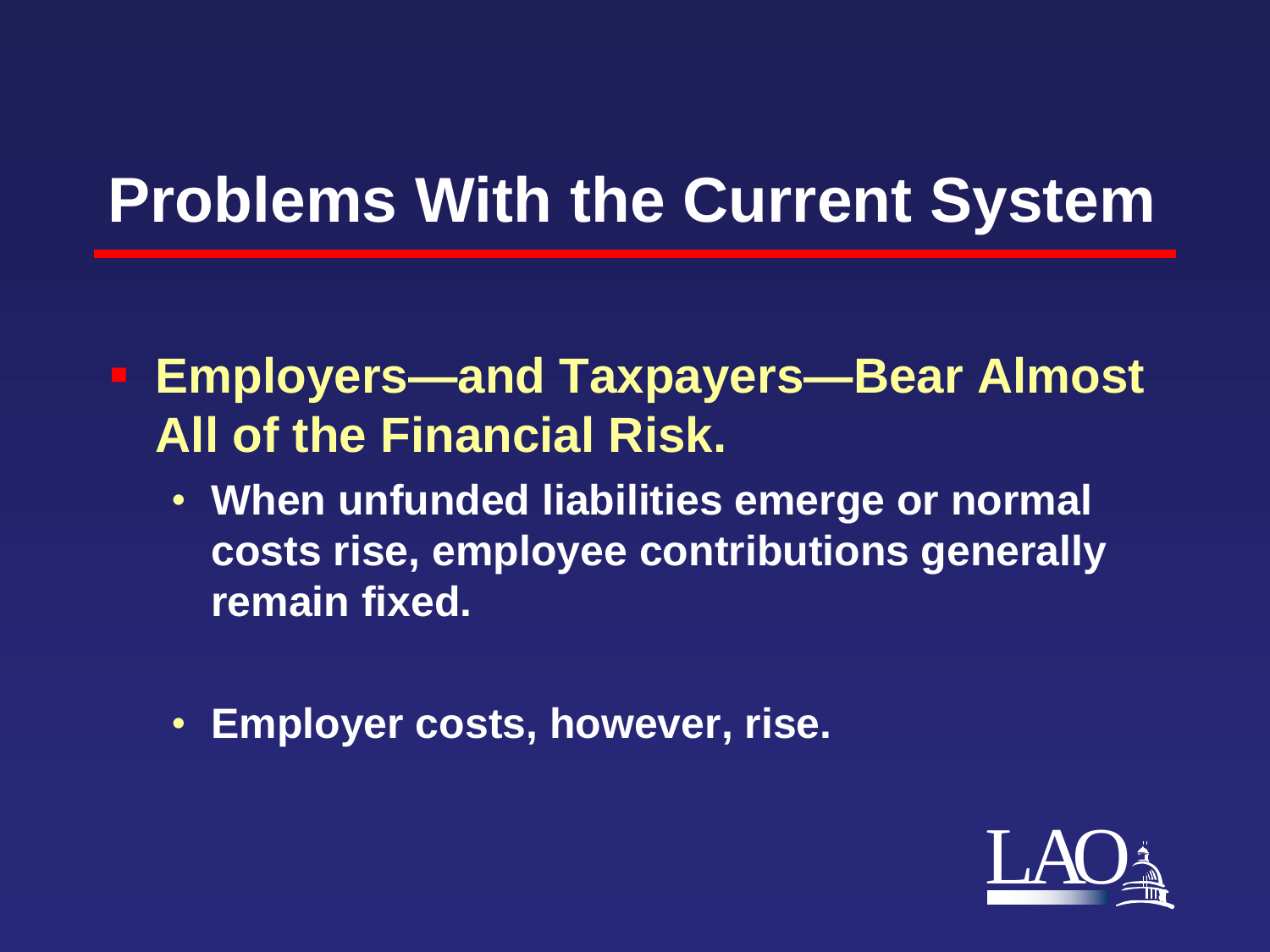#### **Employer Costs Subject to Considerable Volatility.**

- **In late 1990s, pension systems cut employer contributions to near zero based on short-term investment gains…**
- **…then, increased them substantially….**
- **…just when governments faced their own budget problems.**

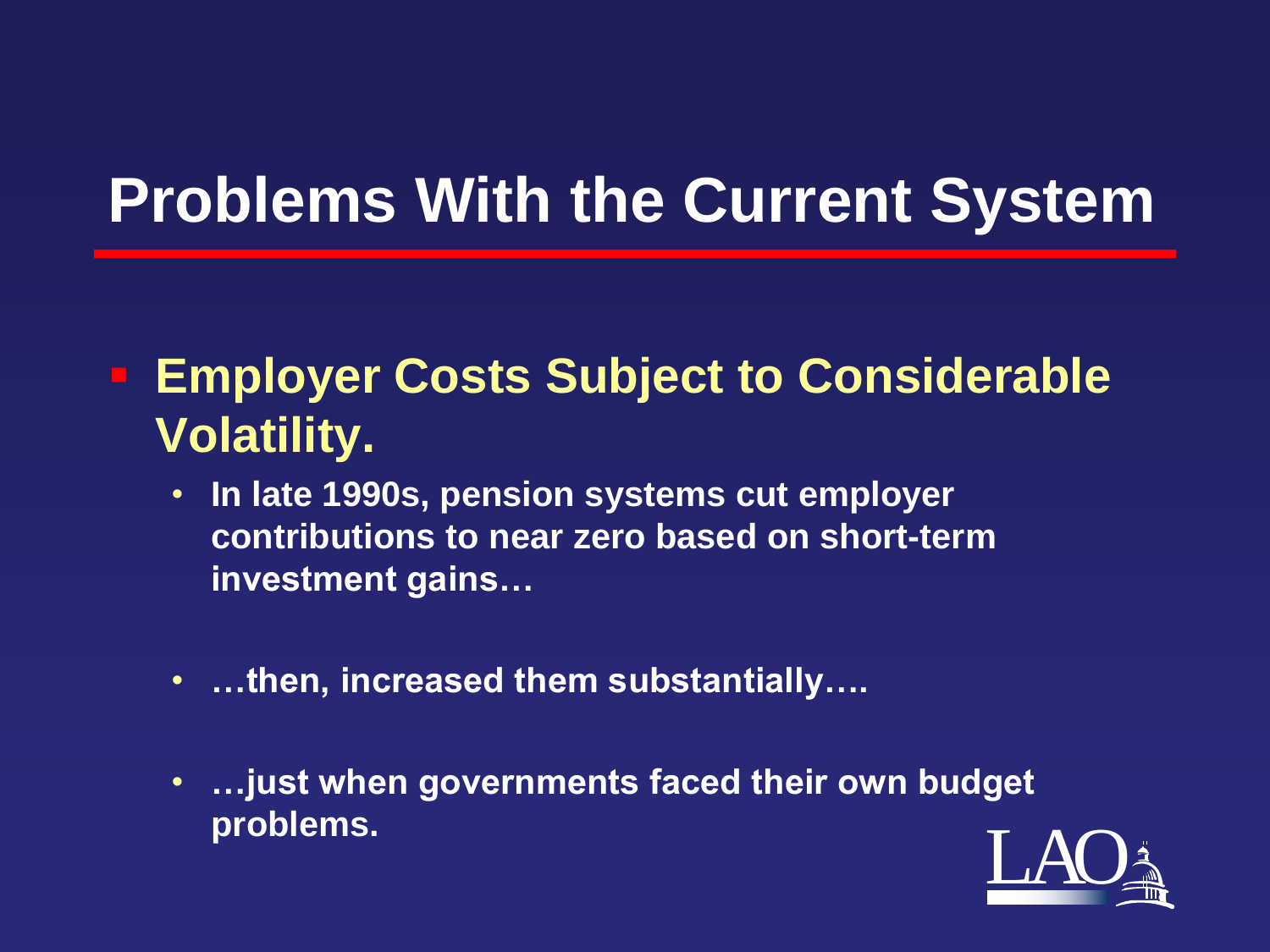■ Our Defined Benefits Are *Very* Generous...

- **…compared to those in other states.**
- **…compared to the increasingly non-existent defined benefit systems in the private sector.**

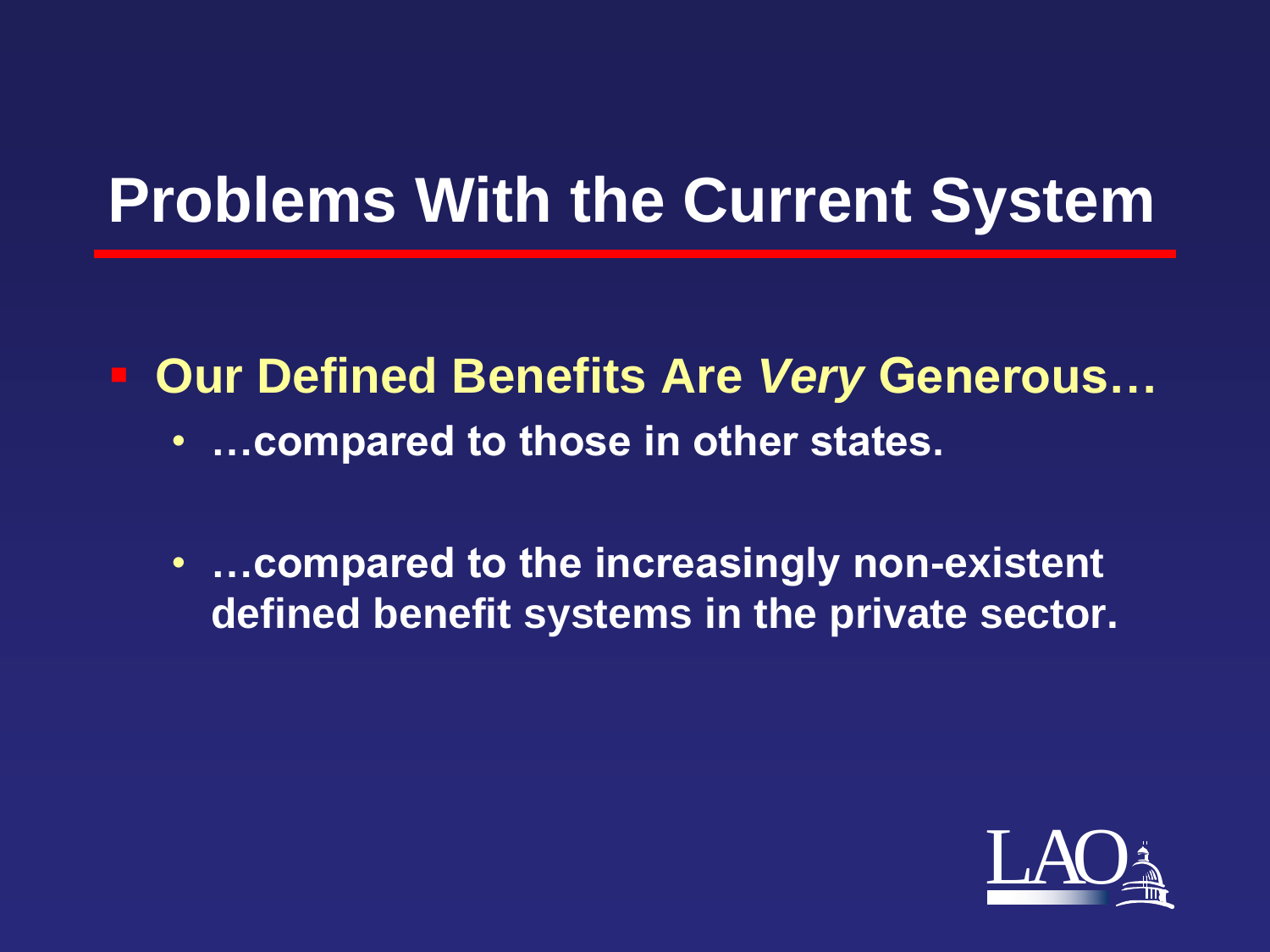**We Doubt That the Substantial Disparity Between Public- and Private-Sector Retirement Benefits Can Be Sustained Much Longer.**

 **There Are Reasonable Options to Address These Problems.**

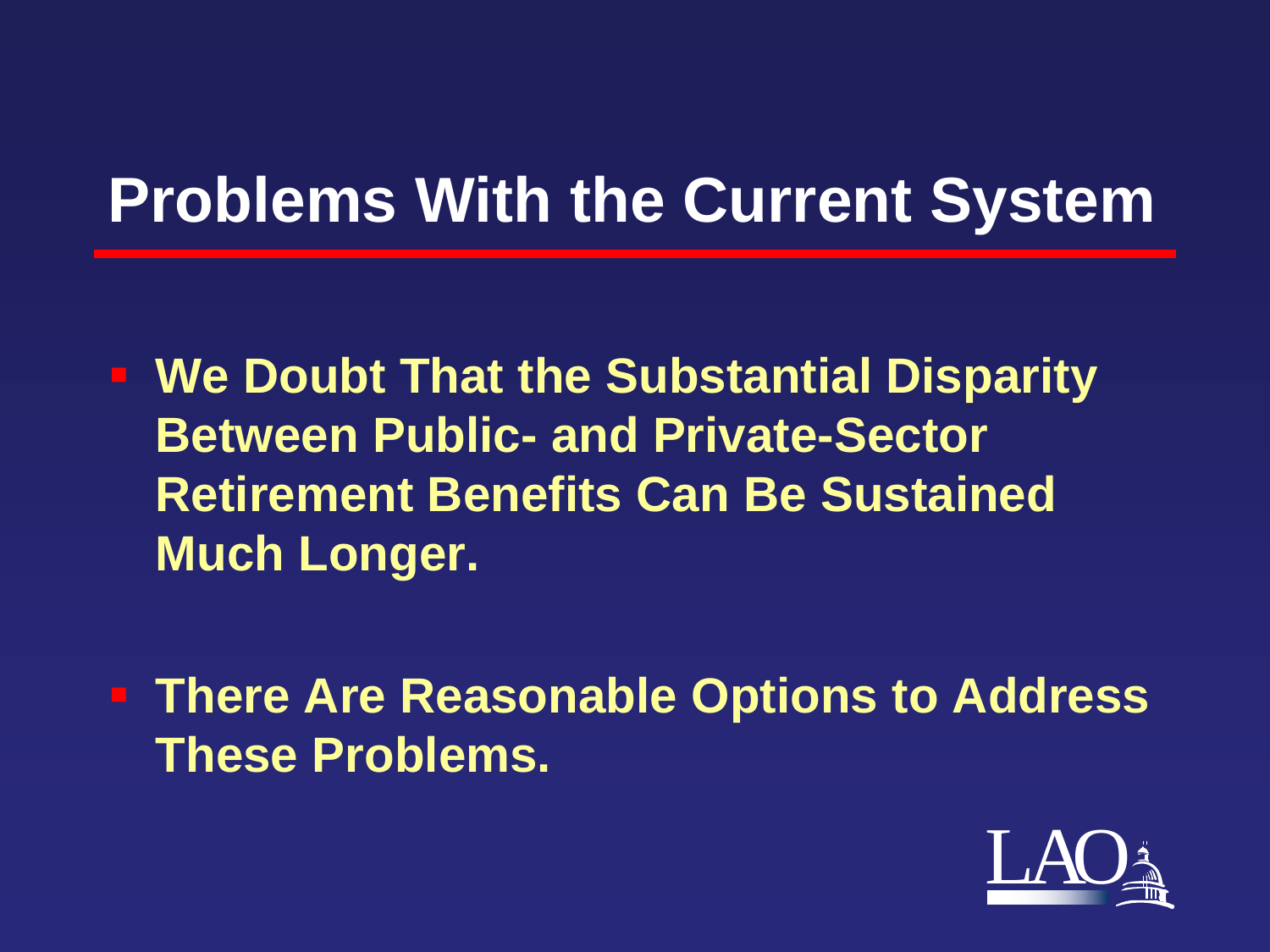**New Models for Public Retirement Programs for Future Employees.**

- **Defined benefit programs with more cost sharing—when costs rise,** *both* **employer and employee contributions rise.**
- **Employer contributions to** *both* **a defined contribution and a less generous defined benefit program ("hybrid program").**

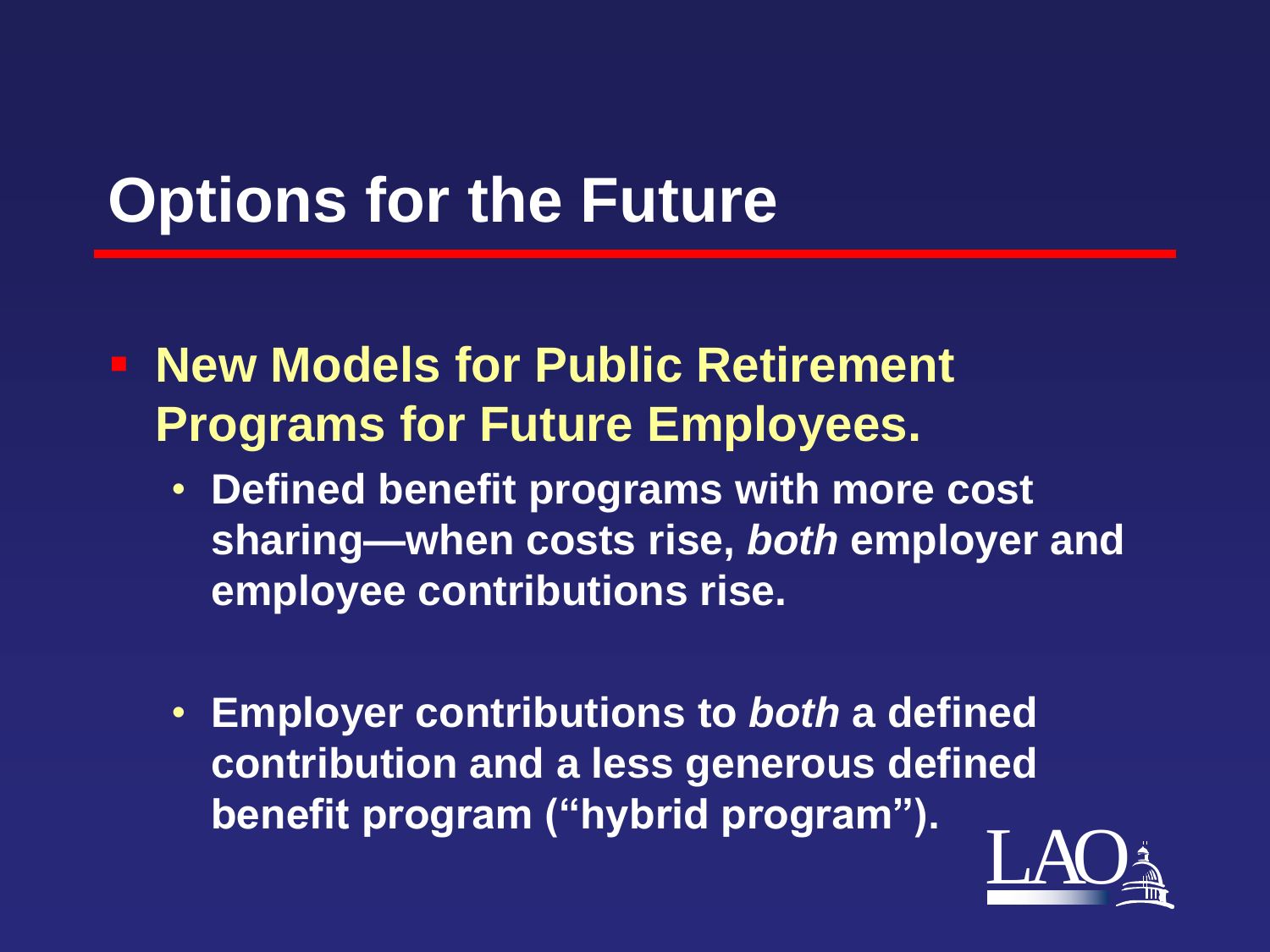#### **Advantages of More Employee Cost Sharing.**

- **Greater understanding of true costs of benefits for workers and employers alike.**
- **Makes employees less likely to seek unsustainably high benefits.**
- **Encourages greater fiduciary care by retirement boards.**

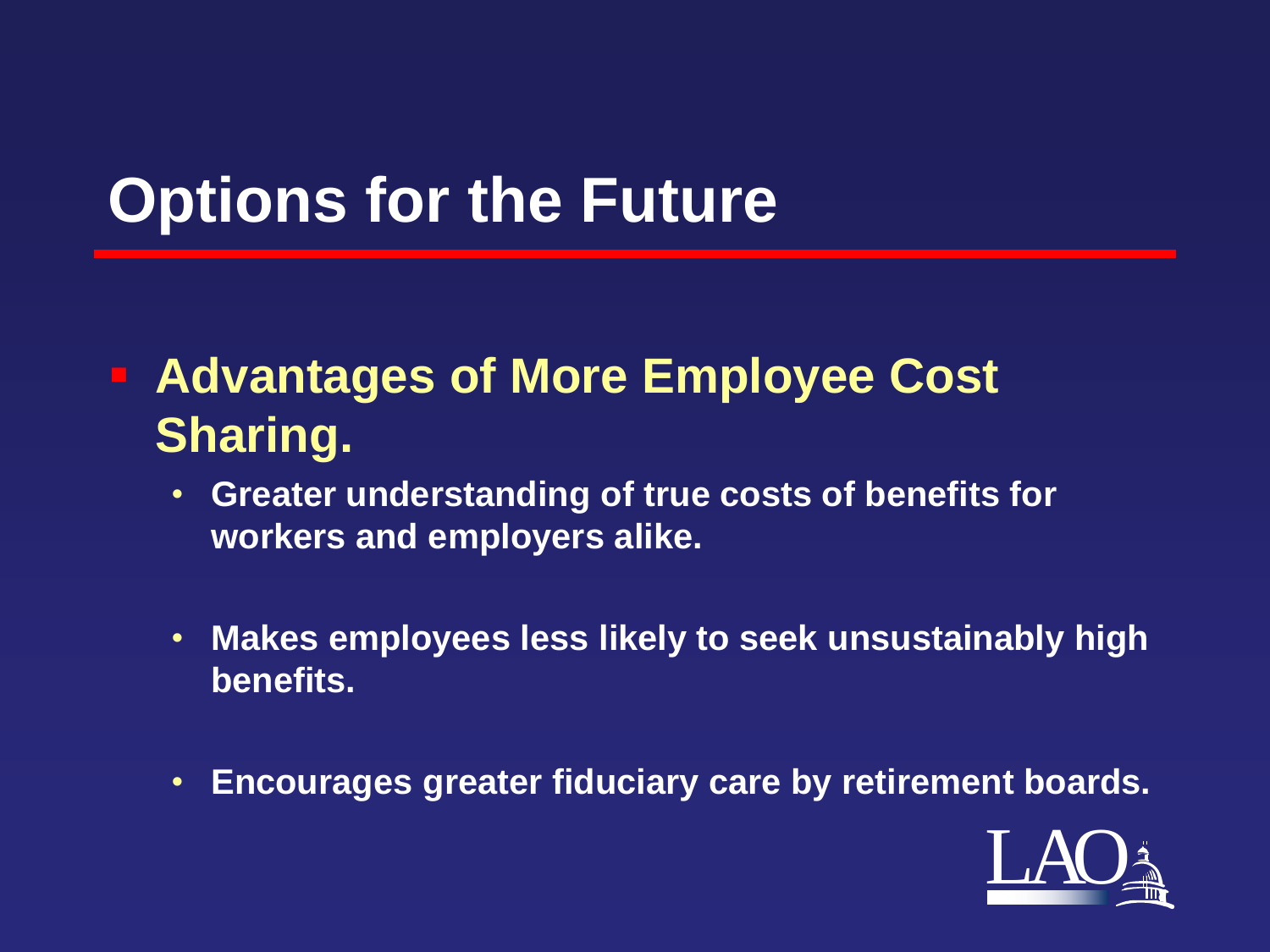#### **Advantages of Hybrid Programs:**

- **Employer continues to help employees save for retirement.**
- **Employees still receive tax benefits.**
- **Large unfunded liabilities less likely.**
- **Employer cost liability reduced.**

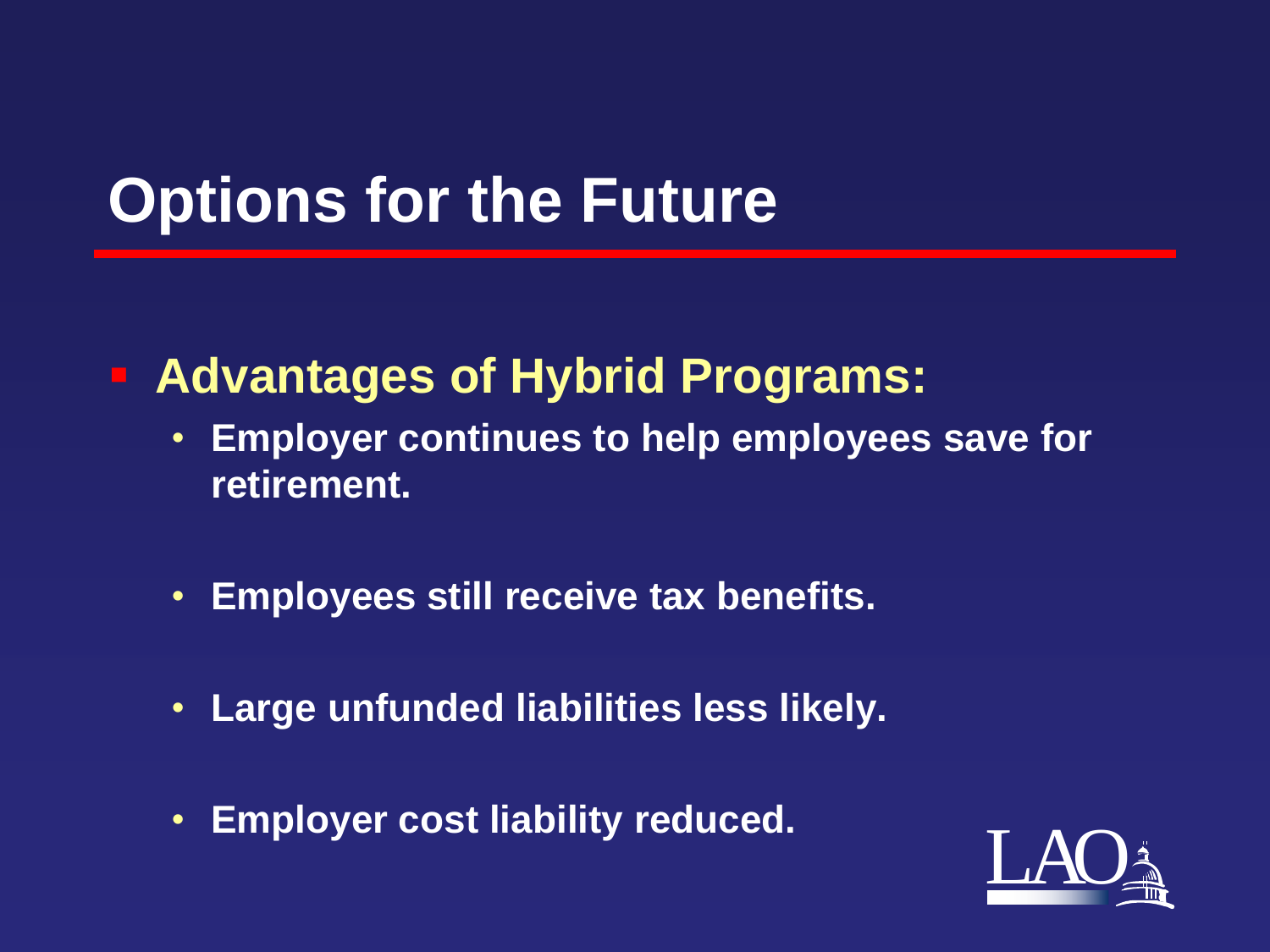- **End Retroactive Retirement Benefit Increases.**
	- *No* **exceptions.**
	- **Benefits can only be increased for** *future years of service***.**

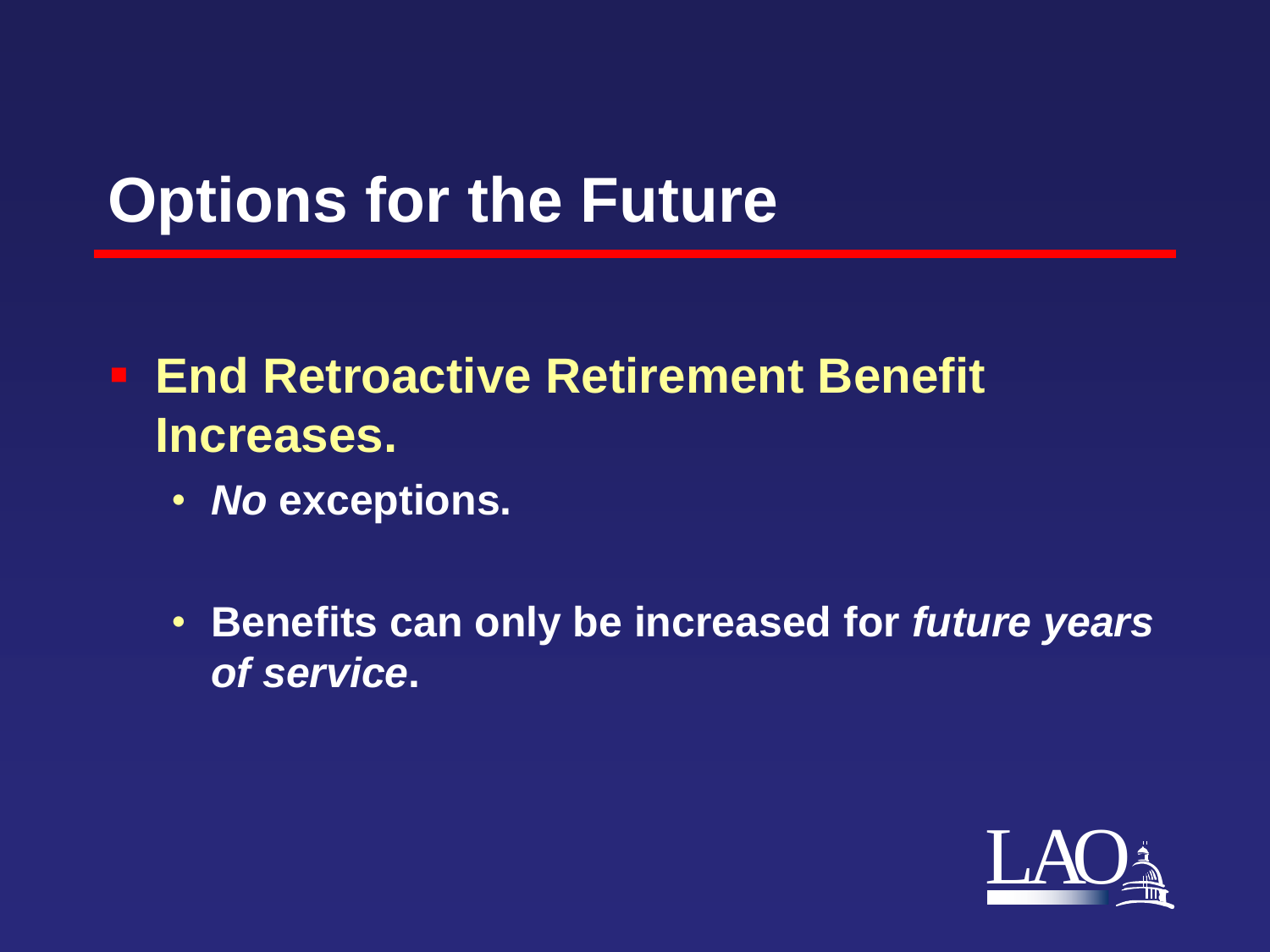#### **Pay Costs as They Accrue.**

- *No* **exceptions.**
- **No substantial reductions in employer and employee contributions unless system is substantially "overfunded" for multiple years.**
- **No "payment holidays" ever…some level of contributions required each year.**
- **Need to start paying retiree health normal costs by 2020.**

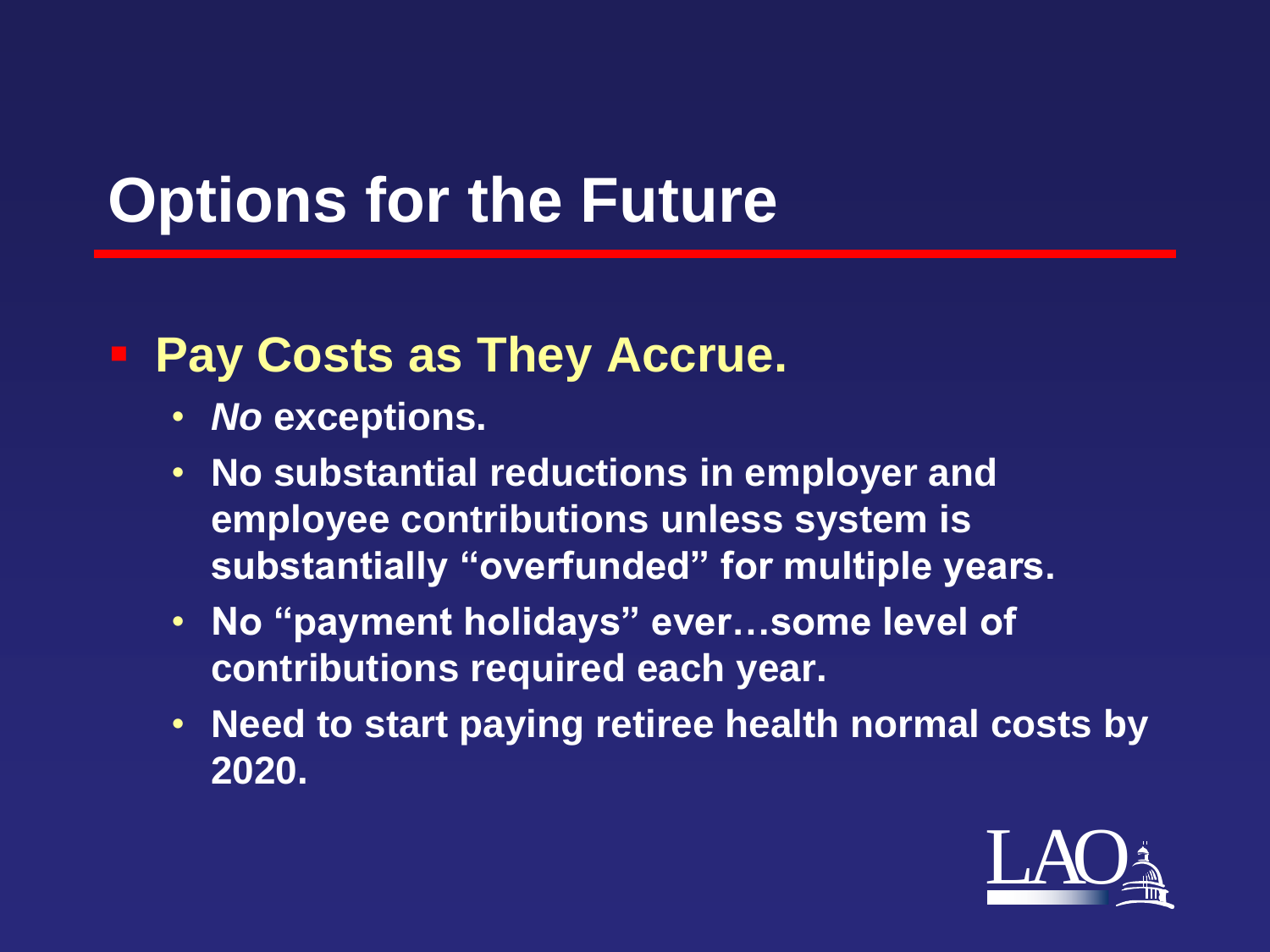**EXAMUCH Greater Clarity About Employer Obligations.**

• **From the moment employees are hired, need to be crystal clear about which retirement benefits can be modified and which cannot.**

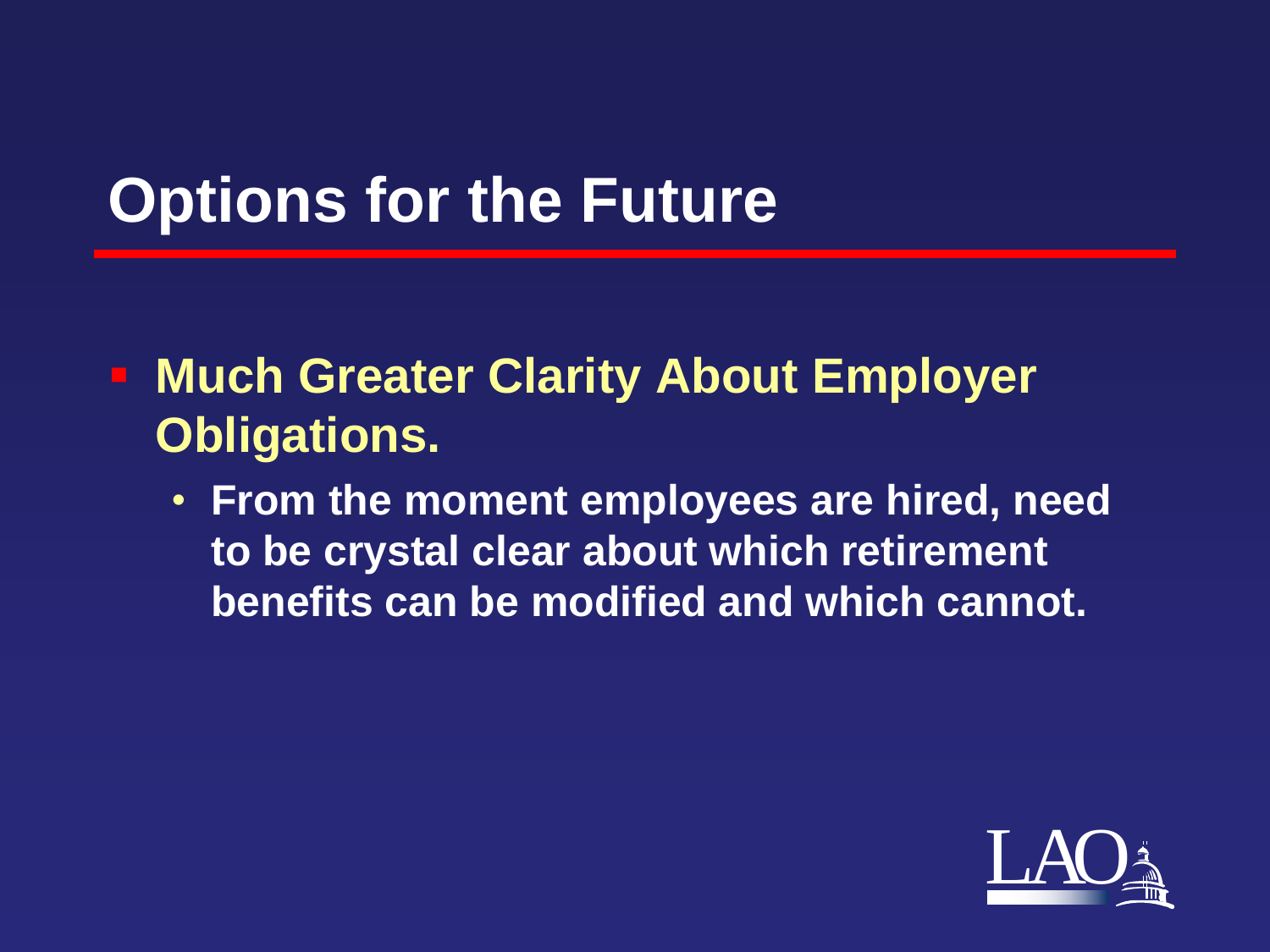#### **For CalPERS and Local Pension Benefits…**

- **Approve laws or MOUs creating hybrid or cost-sharing programs for future state employees.**
- **Approve laws requiring CalPERS and other systems to offer such programs for local agencies.**
- **Existing unfunded liabilities already being paid through annual contributions to the system.**

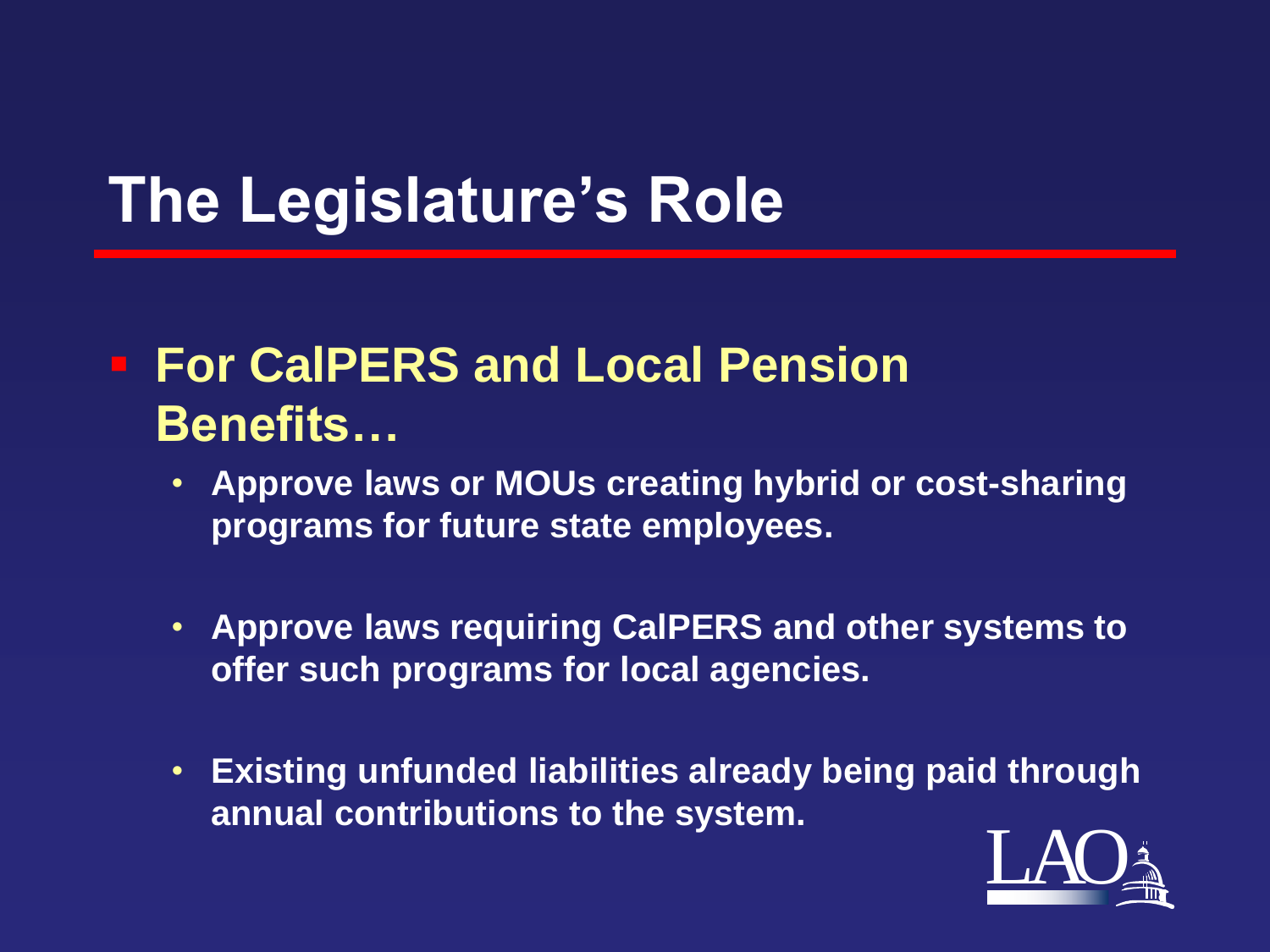#### **For State Retiree Health Benefits…**

- **Approve laws to give state more flexibility to change retiree health benefits for future employees.**
- **No idea what health care will be like 30 to 40 years from now when they retire.**
- **Changes in pension benefits will tend to increase retirement age…thereby reducing future retiree health costs.**

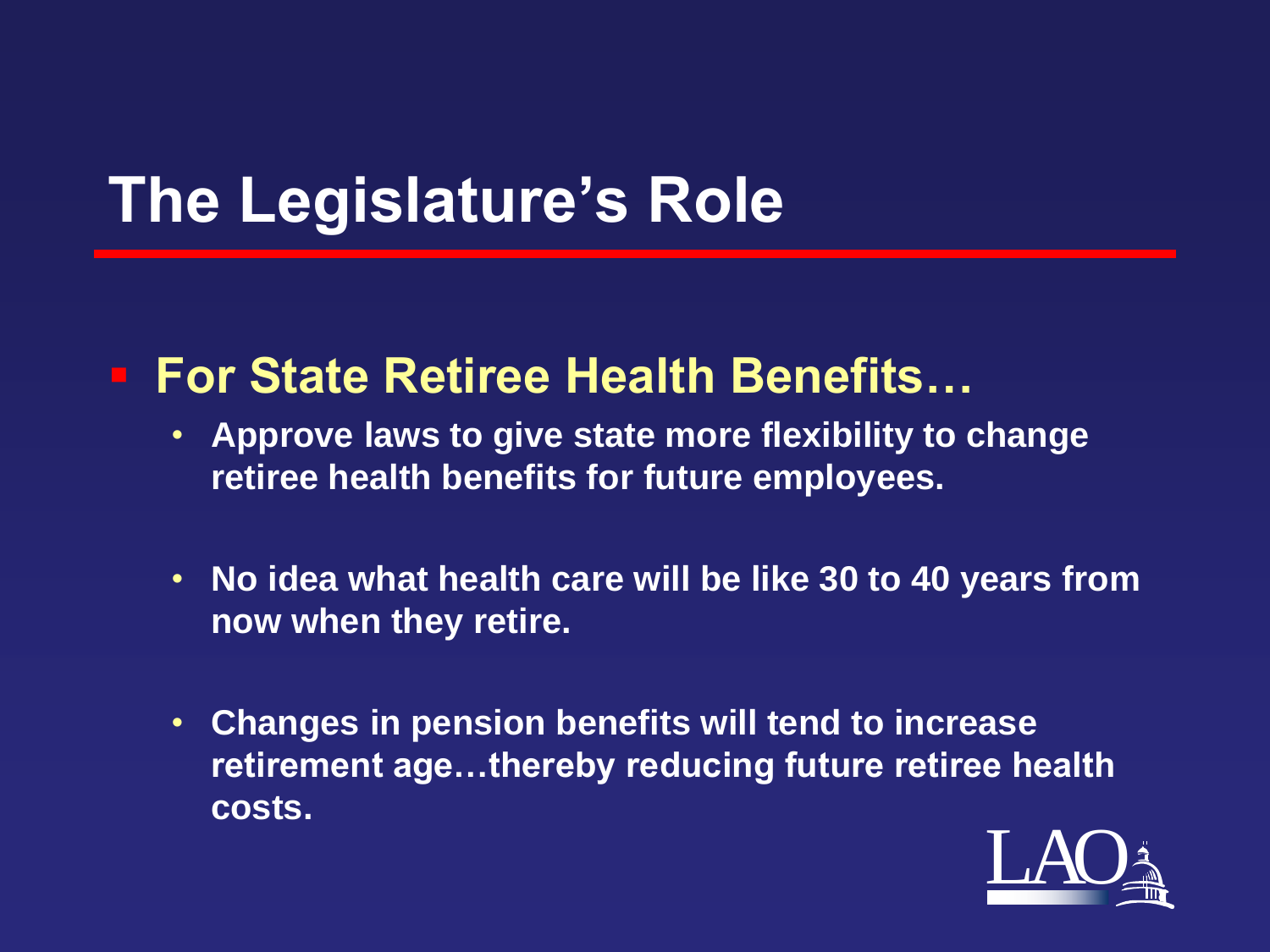#### **For CalSTRS Pension Benefits…**

- **Approve laws to implement hybrid or cost-sharing programs for future employees.**
- **Future employees' benefits should be funded entirely from district and teacher contributions.**
- **State probably will need to make payments for many years to retire existing unfunded liabilities.**

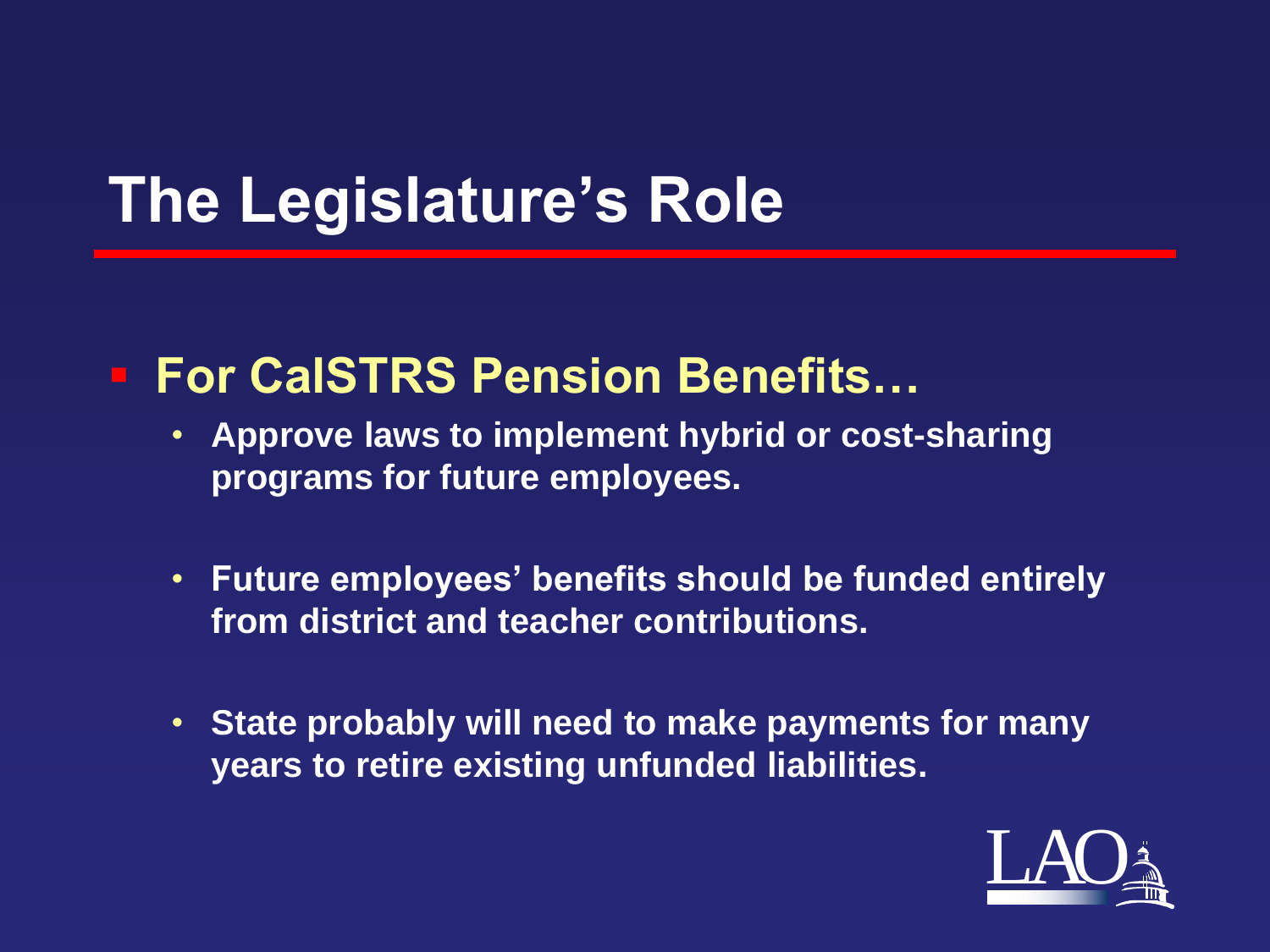#### **For UC Pension Benefits…**

- **State probably will need to contribute additional state funds in the future.**
- **Additional contributions should be made contingent on comparable pension system changes as those made for state and school employees.**